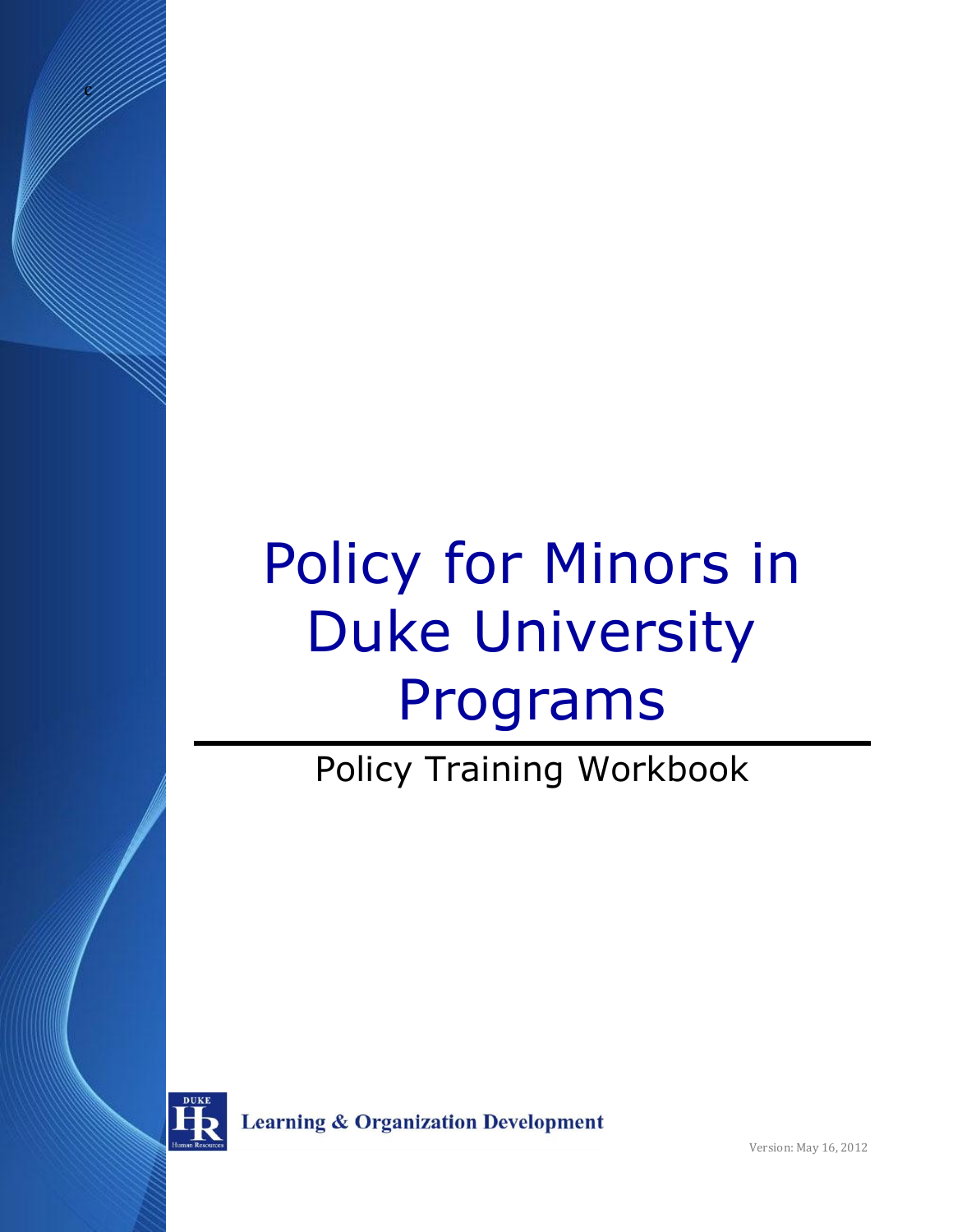# **Introduction**

|                                     | In today's world, it is not uncommon to see a report of sexual abuse<br>of minors in the news. Places that were once considered safe, such as<br>elementary schools, sports camps, and even churches have been<br>associated with potential abuse. To protect minor children (under<br>the age of eighteen) who participate in activities and programs on<br>university land and facilities, or under the authority and direction of<br>the university, Duke University has implemented a Policy for<br><b>Minors in Duke University Programs.</b> |
|-------------------------------------|----------------------------------------------------------------------------------------------------------------------------------------------------------------------------------------------------------------------------------------------------------------------------------------------------------------------------------------------------------------------------------------------------------------------------------------------------------------------------------------------------------------------------------------------------|
| Who Must Comply With<br>The Policy? | The Policy for Minors in Duke University Programs affects all<br>units of the university, such as athletic camps, academic camps, Duke<br>Talent Identification Program, other programs, and similar activities<br>intended for minors. Specifically the policy applies to all adults who:                                                                                                                                                                                                                                                         |
|                                     | Interact with minors or work in programs that take place on<br>university land or facilities                                                                                                                                                                                                                                                                                                                                                                                                                                                       |
|                                     | Work under the authority and direction of Duke University at<br>ш<br>other locations                                                                                                                                                                                                                                                                                                                                                                                                                                                               |
|                                     | Work as Duke employees and who interact with minor<br>ш<br>children.                                                                                                                                                                                                                                                                                                                                                                                                                                                                               |
|                                     | For the purposes of the training and this document, the adults<br>(either internal or external to Duke) who will interact with minor<br>children as part of an activity or program as defined by the policy<br>will be referred to as "program staff member." A program staff<br>member can be Duke faculty, Duke employees, employees of the<br>program that sponsor the activity at Duke, or a volunteer.                                                                                                                                        |
| Who Is Exempted                     | Enrolled Duke students who are minors.                                                                                                                                                                                                                                                                                                                                                                                                                                                                                                             |
| from This Policy?                   | Adults engaged in patient-care related activities pertaining to<br>ш<br>minors in Duke University Health System where other<br>policies apply                                                                                                                                                                                                                                                                                                                                                                                                      |
|                                     | Adults who work in laboratories under the control of a Dean<br>■<br>or Director. Different policies apply to minors who serve as<br>interns or volunteers in laboratories.                                                                                                                                                                                                                                                                                                                                                                         |
|                                     | Occupational Environmental safety training is available for interns<br>or volunteers in laboratories under the control of a dean or director<br>at http://www.safety.duke.edu/LabSafety/Default.htm.                                                                                                                                                                                                                                                                                                                                               |
| What Do I Have To Do?               | To meet the requirements of the policy, the program staff member<br>(you) must complete this workbook as your training and pass an<br>annual assessment with at least seventy percent accuracy before<br>working with minors.                                                                                                                                                                                                                                                                                                                      |

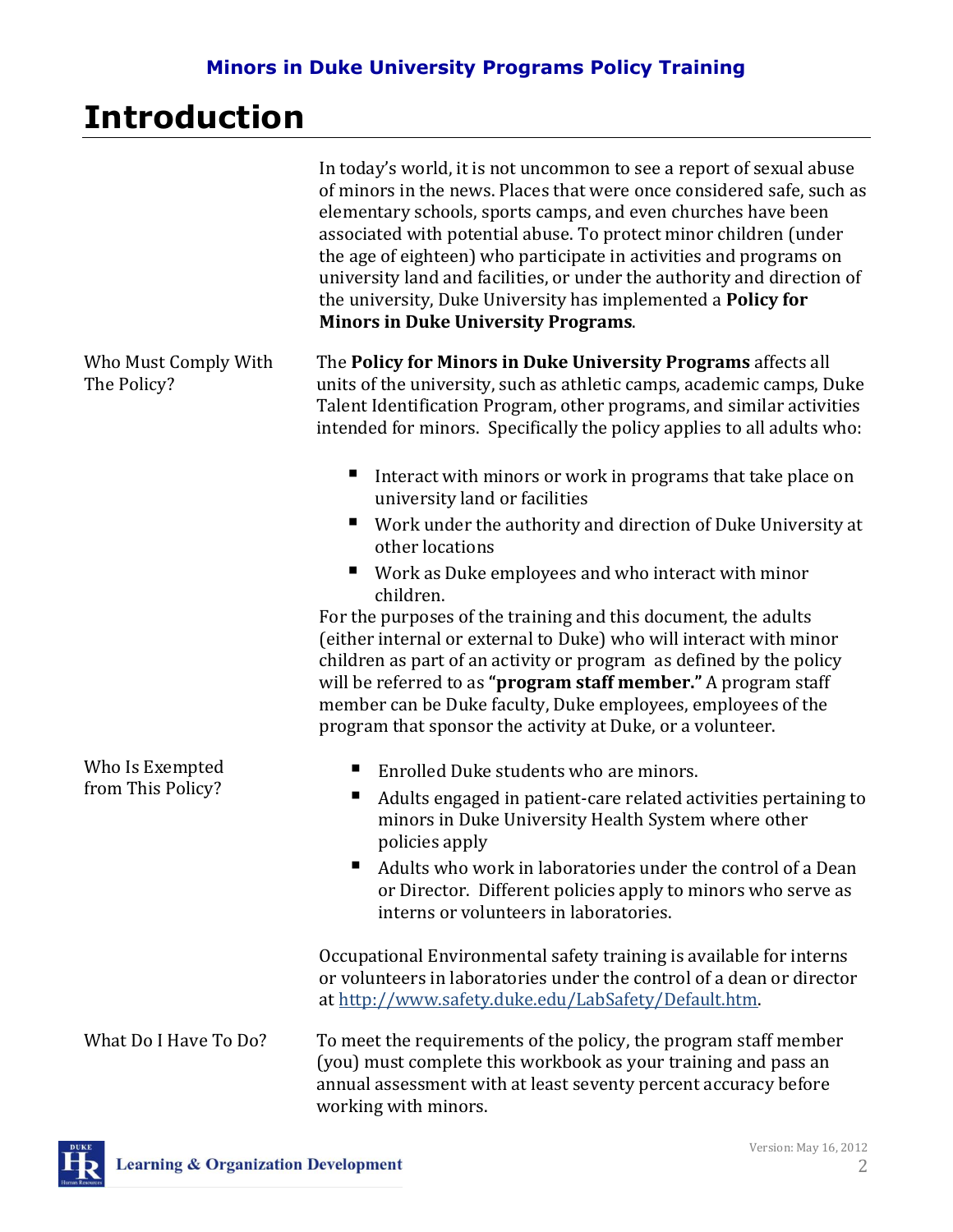|                                                  | This workbook will provide information about the policy,<br>information about potential abuse, possible scenarios and situations,<br>and Check Your Understanding questions with a key. These Check<br>Your Understanding questions and answers will be very similar to<br>the assessment questions.                                                                                                                              |
|--------------------------------------------------|-----------------------------------------------------------------------------------------------------------------------------------------------------------------------------------------------------------------------------------------------------------------------------------------------------------------------------------------------------------------------------------------------------------------------------------|
| <b>Screening Program</b><br><b>Staff Members</b> | The Policy for Minors in Duke University Programs requires that<br>a criminal background check is performed for all program staff<br>members before the individual works with minors. This check must<br>be conducted every four years for returning program staff members.                                                                                                                                                       |
|                                                  | The program director works with Duke Human Resources to request<br>the criminal background check on all adults, including but not<br>limited to, faculty, staff, students, and volunteers, who work with,<br>instruct or otherwise come into contact with minors. If the check<br>reveals a criminal record, the program director will refer the<br>program staff member's application to Duke Human Resources for<br>evaluation. |
| <b>Training Objectives</b>                       | After completing this training, you will be able to:                                                                                                                                                                                                                                                                                                                                                                              |
|                                                  | Protect minor children who participate in activities and programs                                                                                                                                                                                                                                                                                                                                                                 |
|                                                  | Act as a positive role model and avoid putting yourself in a risky<br>situation                                                                                                                                                                                                                                                                                                                                                   |
|                                                  | Successfully pass the policy assessment                                                                                                                                                                                                                                                                                                                                                                                           |

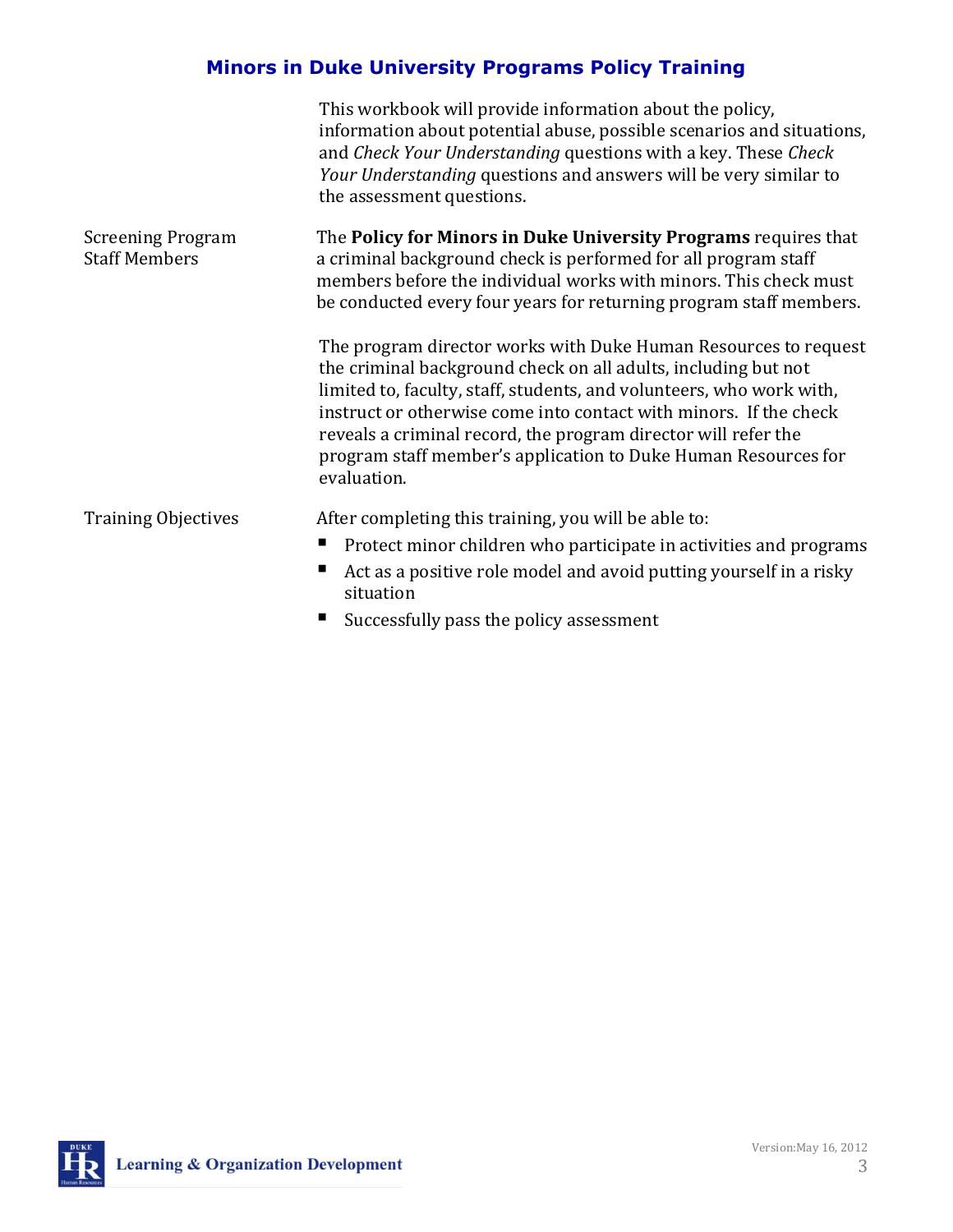# **The Facts About Sexual Abuse**

|                                | Most people consider child sexual abuse to be unacceptable<br>behavior. At the same time, one in four girls and one in six boys<br>experience sexual abuse before their eighteenth birthday.<br>Therefore, we have to assume that child sexual abuse is happening<br>to <b>both</b> boys and girls in our community today.                                                                                                                                                                                                                                                   |
|--------------------------------|------------------------------------------------------------------------------------------------------------------------------------------------------------------------------------------------------------------------------------------------------------------------------------------------------------------------------------------------------------------------------------------------------------------------------------------------------------------------------------------------------------------------------------------------------------------------------|
|                                | Sexual abuse thrives in an environment where adults are inattentive,<br>in denial, or afraid to take action. We must actively work to prevent<br>it. We must take steps to create a safe environment for minors. The<br>earlier that abuse is caught, the better the chance of recovery for the<br>minor.                                                                                                                                                                                                                                                                    |
| What is Sexual Abuse?          | Sexual abuse is any sexual act between an adult and a minor or<br>between two minors when one exerts power over the other.                                                                                                                                                                                                                                                                                                                                                                                                                                                   |
|                                | There can be no case of a consensual act between an adult and a<br>minor due to the inherent power dynamic. Forcing, coercing, or<br>persuading a child to engage in any type of sexual contact is sexual<br>abuse. However, sexual abuse doesn't always involve bodily contact.<br>If an adult engages in any sexual behavior with a child to meet the<br>adult's sexual interest or needs, it is sexual abuse. Exhibitionism,<br>exposure to pornography, voyeurism, sexting, and other<br>communication in a sexual manner over the phone or internet is<br>sexual abuse. |
|                                | Sexual abuse can occur between members of the opposite sex or<br>members of the same sex.                                                                                                                                                                                                                                                                                                                                                                                                                                                                                    |
|                                | Sexual abuse is a crime. Aiding and abetting a sexual offender is also<br>a crime.                                                                                                                                                                                                                                                                                                                                                                                                                                                                                           |
| What Is Sexual<br>Harrassment? | Sexual harassment is unwelcome verbal or physical sexual conduct<br>which because of its severity and/or persistence interferes<br>significantly with an individual's work or education, or adversely<br>affects an individual's living conditions. Harassment also occurs<br>when a person uses a position of authority to engage in unwelcome<br>sexual advances, requests for sexual favors, or other verbal or<br>physical conduct of a sexual nature.                                                                                                                   |
| <b>Warning Signs</b>           | A warning sign is an opportunity for prevention and a chance for you<br>to recognize a risk to a minor. Sexually abused children may display a<br>wide range of physical or emotional symptoms. While these<br>symptoms do not necessarily indicate that child sexual abuse has<br>happened, they combine to raise your level of concern about the<br>situation.                                                                                                                                                                                                             |

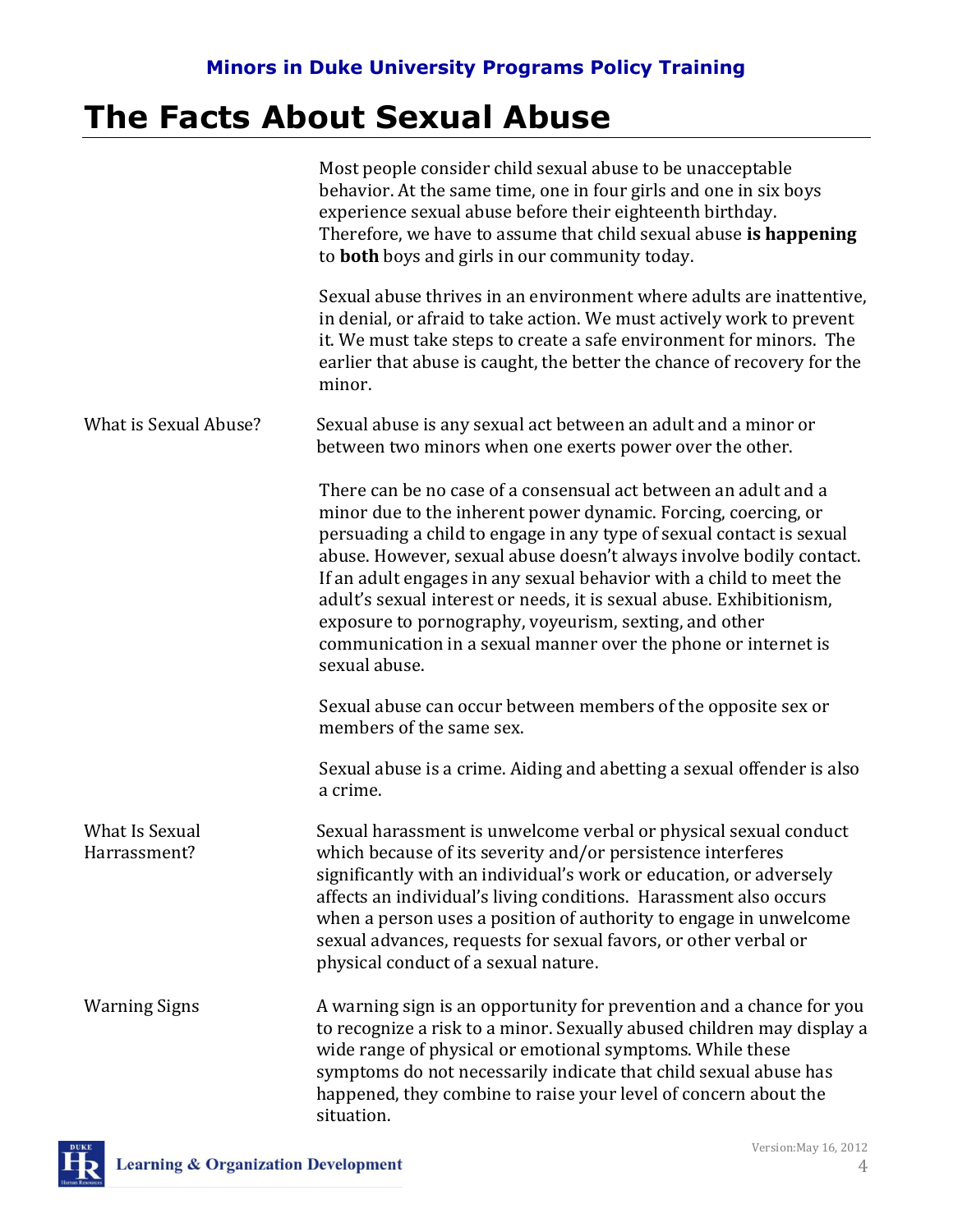Sometimes there are no warning signs.

Warning signs differ by the age of the minor. You should be aware of the following possible warning signs.

#### **Emotional or Behavioral Signs**

- Sexual behavior that is not appropriate for the child's age
- Sexual language that is not appropriate for the child's age
- Overly compliant behavior
- Too perfect behavior
- Withdrawal
- Depression
- Unexplained anger
- Rebellion
- Refusal to be left alone
- $\blacksquare$  Finding reasons not to go home
- $\blacksquare$  Finding reasons to avoid being with a specific person that the minor used to spend time with
- $\blacksquare$  Problems sleeping such as nightmares or sleepwalking
- Bed-wetting or bowel-movement accidents in children who have previously outgrown it
- Fire-setting
- Self-destructive behavior
- $\blacksquare$  Suicidal gestures
- Self-mutilation
- Running away
- Making degrading comments about themselves and considering themselves as "damaged goods"
- Falling grades or a change in school behavior
- Using alcohol or drugs

Portrait of an Abuser A myth of sexual abuse is that the abusers are usually strangers. On the contrary, most child sexual abusers are known to the victim. The abuser could be a family member, friend of the family, teacher, older youth, or coach. In addition, one third of all child sexual abuse is committed by another child under the age of eighteen.

> Some abusers are careful and calculated about the process they take to earn the victim's trust. This process of slowly introducing a child to sexual activity is called grooming.

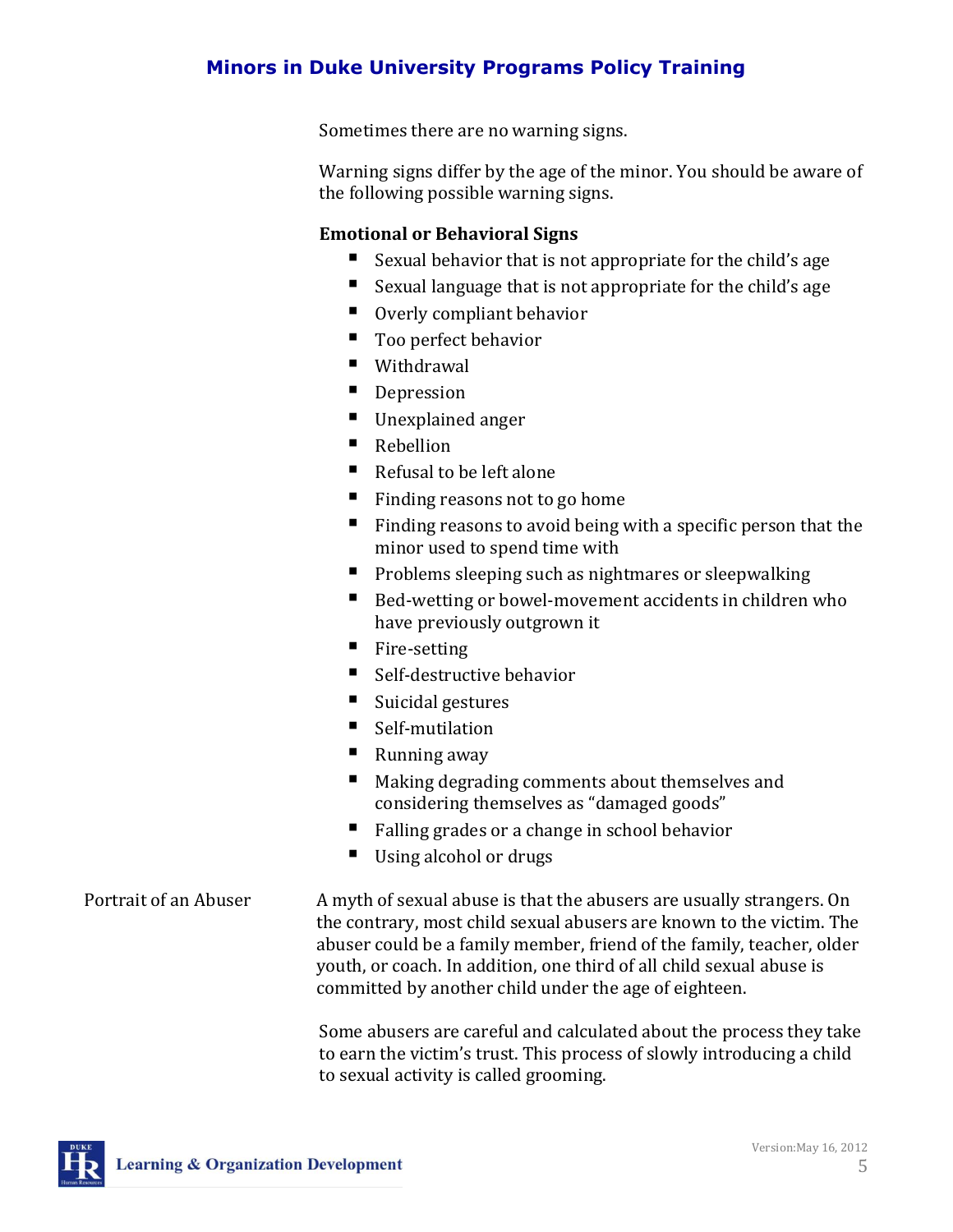|                      | These abusers set up the situation so that they can take advantage of<br>the child. They become friends with potential victims and their<br>families. They earn trust and seek time alone with the children.<br>Sometimes they spend time doing what the child wants. Sometimes,<br>they give gifts. Their goal is to spend time with the child in one adult<br>and one child situations. Then, they may threaten or force the child<br>to participate in sexual contact and maintain secrecy.                           |
|----------------------|--------------------------------------------------------------------------------------------------------------------------------------------------------------------------------------------------------------------------------------------------------------------------------------------------------------------------------------------------------------------------------------------------------------------------------------------------------------------------------------------------------------------------|
|                      | Another kind of abuser is a <b>situational offender</b> . They take<br>advantage of the situation and opportunity to find and abuse a<br>victim. These abusers are impulsive and abuse minors to meet their<br>own sexual or control needs.                                                                                                                                                                                                                                                                              |
| The Effects of Abuse | The most damaging effects of child abuse are the emotional effects.<br>Abused children can blame themselves, lack trust, and have<br>difficulties forming relationships into adulthood. Often, these<br>children feel that they are worthless or damaged at their core.                                                                                                                                                                                                                                                  |
|                      | As an adult, this may cause the victim to fall short of reaching his or<br>her potential. Also, abused children have trouble regulating their<br>emotions. As they grow into adults, they can struggle with emotions<br>and turn to drugs or alcohol. While not every abused child repeats<br>the cycle as an adult, these children are more at risk for abusing<br>their own children as an adult. The effects of child sexual abuse<br>affect not only the individual, but the community, and the future<br>community. |

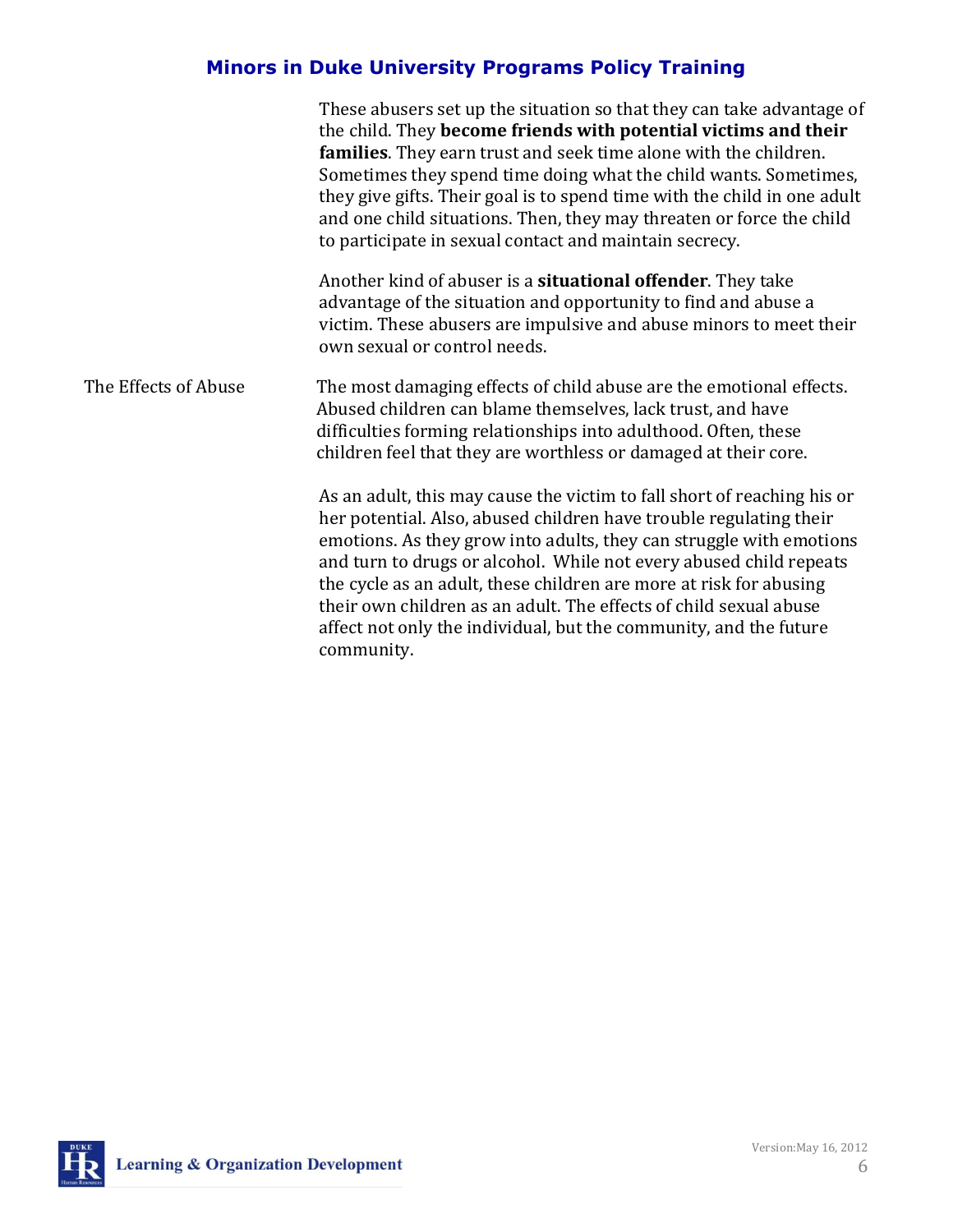# **Duke Behavior Expectations**

## **Overall Behaviors**

Duke University expects adults to be positive role models for minors. As a program staff member, you are the eyes and ears of the program or activity. You can protect children by behaving appropriately and monitoring the behavior of other program staff members and program participants.

As the program staff member, you should avoid behaviors that could cause harm or be misinterpreted.

#### **Do Not**

- Do not engage in any sexual activity with minors.
- Do not make sexual comments to minors.
- Do not tell sexual jokes to minors.
- Do not share sexually explicit material with minors (or assist in any way to provide access to such material).

### **Meetings**

Most sexual abuse incidents happen in one adult and one child situations. If you eliminate one adult and one child situations, you reduce the risk of abuse.

#### **Do Not**

- Do not be alone with a single minor.
- Do not meet with minors outside of established times for Program activities.

If one-on-one interaction is required, meet in open, well illuminated spaces or rooms with windows observable by other adults from the program, unless the one-on-one interaction is expressly authorized by the program director, dean, department chairperson or is being undertaken by a health care provider.

To meet with a minor outside of established times for program activities, get written parental authorization. This meeting must include more than one adult from the program.

#### **Watch For**

Watch for older children or adults who take younger children to secret places or hideaways. Watch for older children or adults who

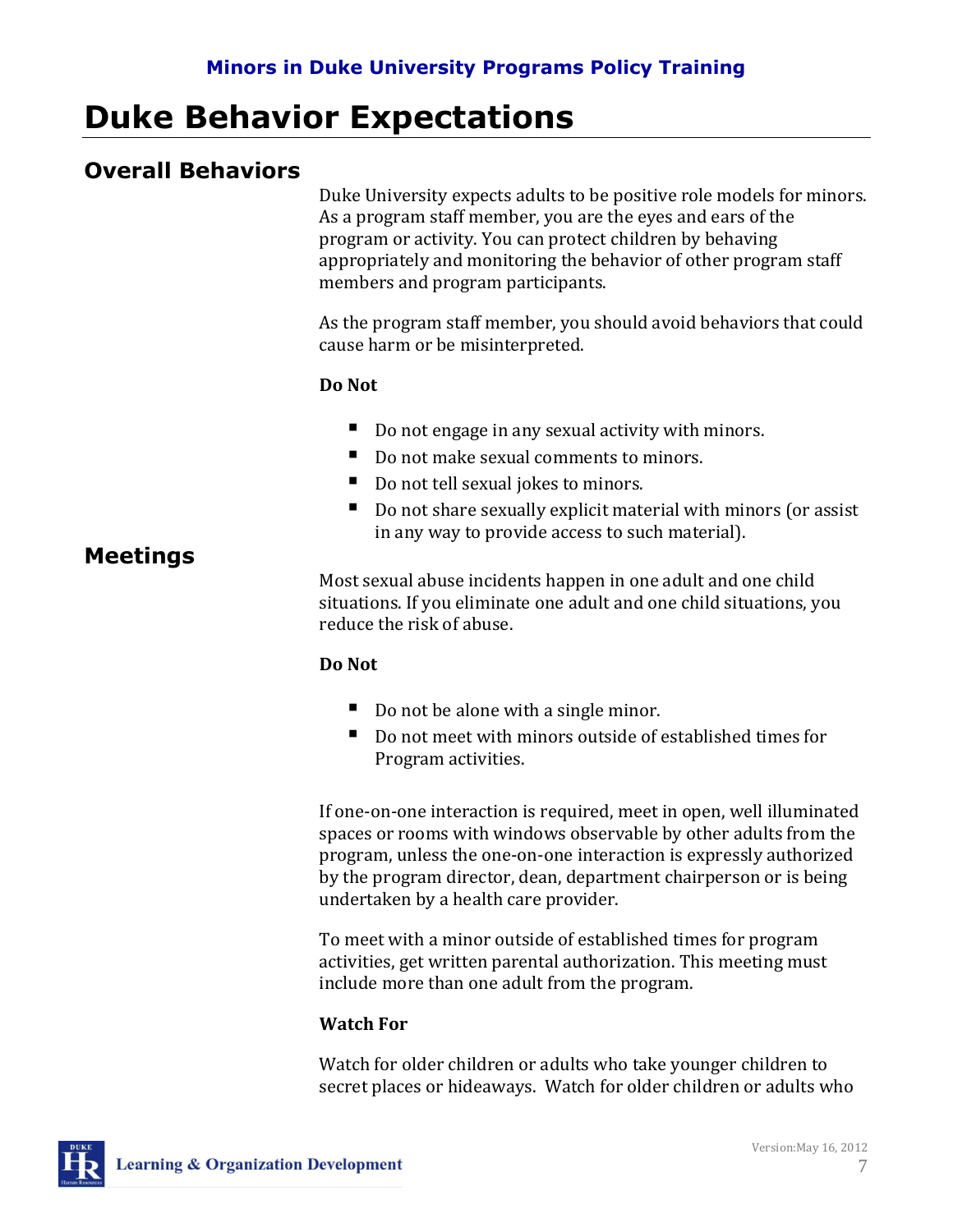have younger favorites with whom they want to spend time exclusively.

Program directors should consider ensuring that adults supervise older children serving younger children. Program directors, other trusted adults, or parents should be able to observe a program activity at any time.

## **Your Home**

#### **Do Not**

■ Do not invite individual minors to your home.

Any exceptions require authorization by the program director and written authorization by a parent or guardian.

### **Communications**

#### **Do Not**

- Do not engage or allow minors to engage you in romantic or sexual conversations or related matters, unless required in the role of resident advisors, counselors, or health care providers.
- Do not engage or communicate with minors through email, text messages, social networking websites, internet chat rooms, or other forms of social media at any time except and unless there is an educational or programmatic purpose and the content of the communication is consistent with the mission of the program and the university.

### **Touching**

Touching should generally only be in the open and in response to the minor's needs, for a purpose that is consistent with the Program's mission and culture, and/or for a clear educational, developmental, or health related purpose, such as the treatment of an injury.

Many children are taught that it is not okay to touch any part that covers where the child wears a bathing suit. These are the private areas. If you must touch a child, ask if it is okay to touch first. Children have the permission and power to say "No" to any unwanted or uncomfortable touch. Any resistance from the minor should be respected.

If restraint is necessary to protect a minor or other minors from harm, all incidents must be documented and disclosed to the program director and the minor's parent or guardian.

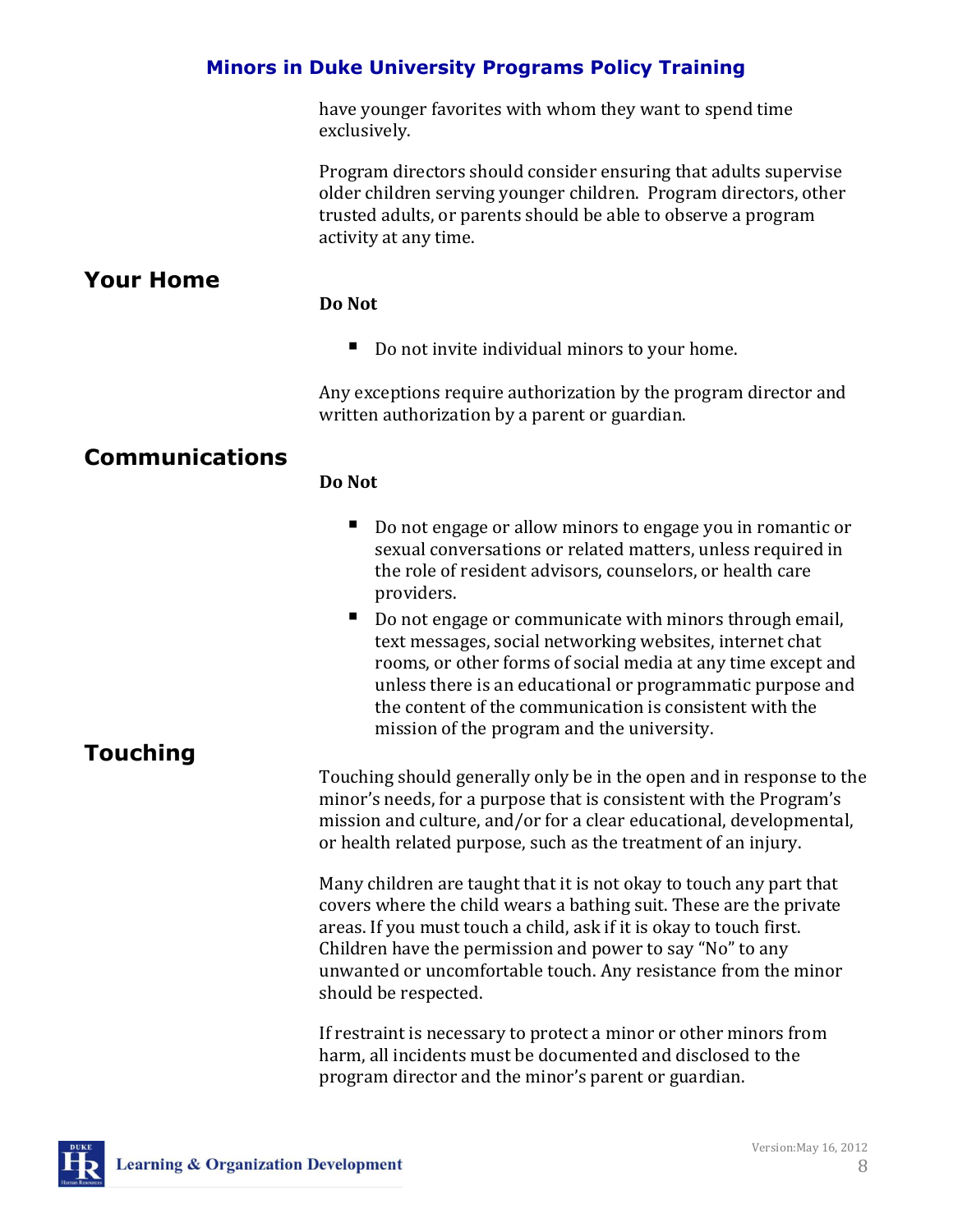#### **Do Not**

|                          | Do not touch minors in a manner that a reasonable person<br>could interpret as inappropriate.<br>Do not engage in any abusive conduct of any kind toward, or<br>in the presence of, a minor including but not limited to verbal<br>abuse, striking, hitting, punching, poking, spanking, or<br>restraining. |
|--------------------------|-------------------------------------------------------------------------------------------------------------------------------------------------------------------------------------------------------------------------------------------------------------------------------------------------------------|
|                          | <b>Watch For</b>                                                                                                                                                                                                                                                                                            |
|                          | Watch for other adults who make children uncomfortable by<br>ignoring their personal space limits. Beware of adults who<br>want to touch, tickle or wrestle with a child when the child<br>does not want physical contact or attention.                                                                     |
| <b>Alcohol and Drugs</b> | Do Not                                                                                                                                                                                                                                                                                                      |
|                          | Do not use, possess or be under the influence of alcohol or<br>illegal drugs while on duty or when responsible for a minor's<br>welfare.                                                                                                                                                                    |
| <b>Transportation</b>    | When transporting minors in a program, more than one adult from<br>the program must be present in the vehicle, except when multiple<br>minors will be in the vehicle at all times through the transportation.<br>Avoid using personal vehicles, if possible.                                                |
| Weapons                  |                                                                                                                                                                                                                                                                                                             |
|                          | Do Not                                                                                                                                                                                                                                                                                                      |
|                          | Possess of or use of any type of weapon or explosive device.                                                                                                                                                                                                                                                |
| <b>Failure to Comply</b> | Failure to comply with the Duke policy may lead to disciplinary<br>action and/or revocation of the opportunity to use university<br>facilities and land. Therefore, the entire program or activity may be<br>restricted based on the actions of a single program staff member.                              |
|                          | In addition, if you are accused of sexual abuse of a minor, you will be<br>subject to the appropriate investigations and actions by the criminal<br>justice and social services systems. These actions are separate and<br>apart from the university policy and process.                                    |

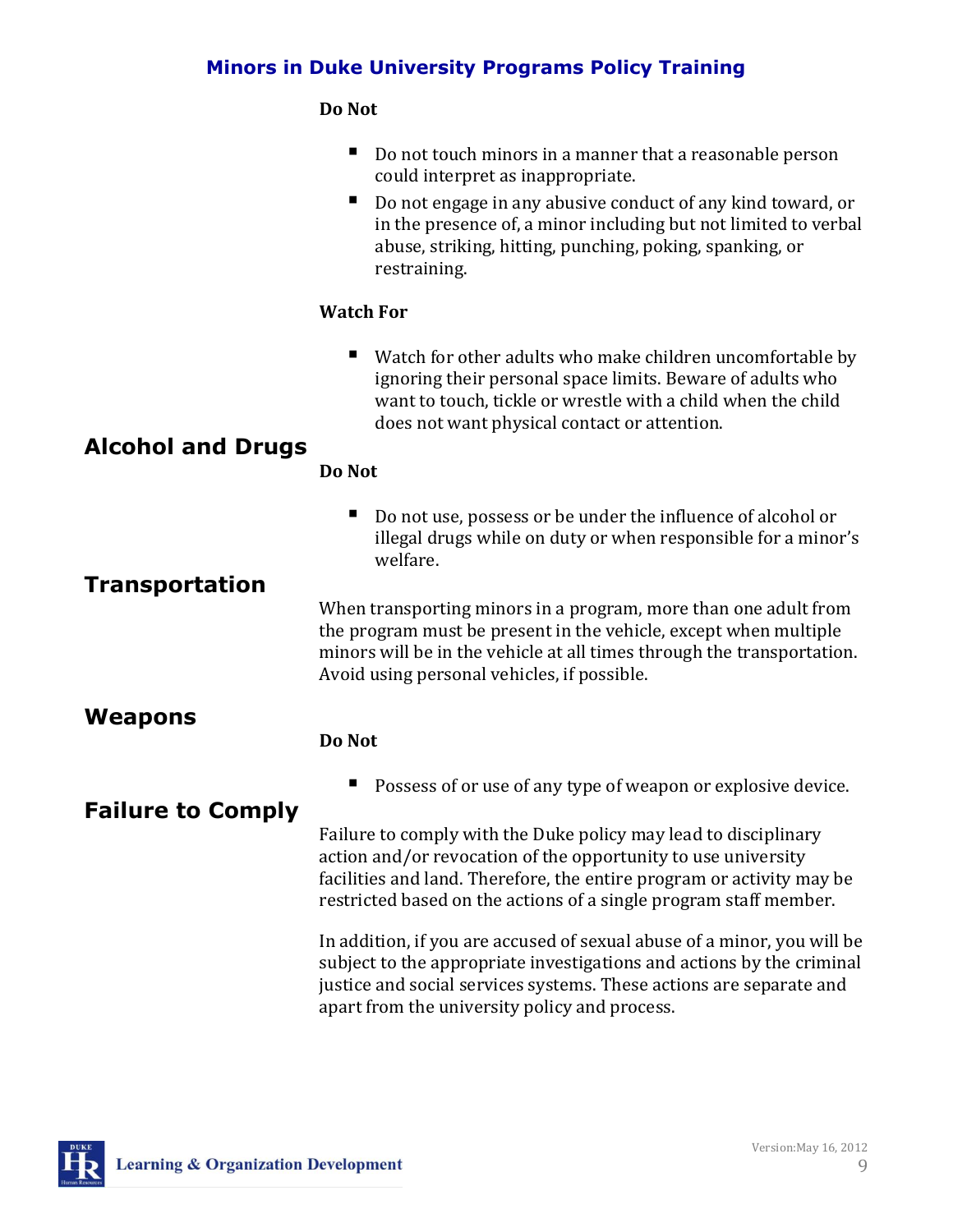# **Reporting Potential Abuse**

Remember that child sexual abuse thrives in an environment where adults are inattentive, in denial, or afraid to take action. We must actively work to prevent it. We must actively work to create a safe environment for children. The earlier that abuse is caught, the better the chance of recovery for the child.

## **Child Self-Reporting**

Fewer than one in ten children will report the abuse. Yet, most of these children carry the emotional scars and guilt of the abuse for the rest of their lives.

A child may tell a trusted adult about sexual abuse. If you are the trusted adult, your reaction may be key in beginning the healing process for the child.

- 1. **Believe the child.** Preteen children rarely make false accusations about sexual abuse.
- 2. **Remain calm.** Don't panic. Listen. If you respond in a judgmental way, the child may refuse to tell more.
- 3. **Ask open-ended questions**, such as "What happened next?" Don't ask leading questions and don't press for details.
- 4. **Thank the child** for having the courage to tell you about the situation.
- 5. **Tell the child that it is not the child's fault.** Remember that the adult is always responsible for his or her behavior.

Think about situations in which a child may tell you about abuse, and have response plan in case it happens. That way you can control your emotional response better and be ready to help the child.

### **Your Responsibility**

If you suspect abuse or you suspect someone is grooming a child for abuse, you must trust your gut feeling and report it. If you are correct, you have made a difference in a child's life.

"If you see something, say something."

You may be concerned that you are making a mistake. However, you are protected for reporting a suspicion. Program staff members making a report in good faith will be protected from criminal and civil liability for making the report. Further, it is the policy of the university that no program staff member making a good faith report



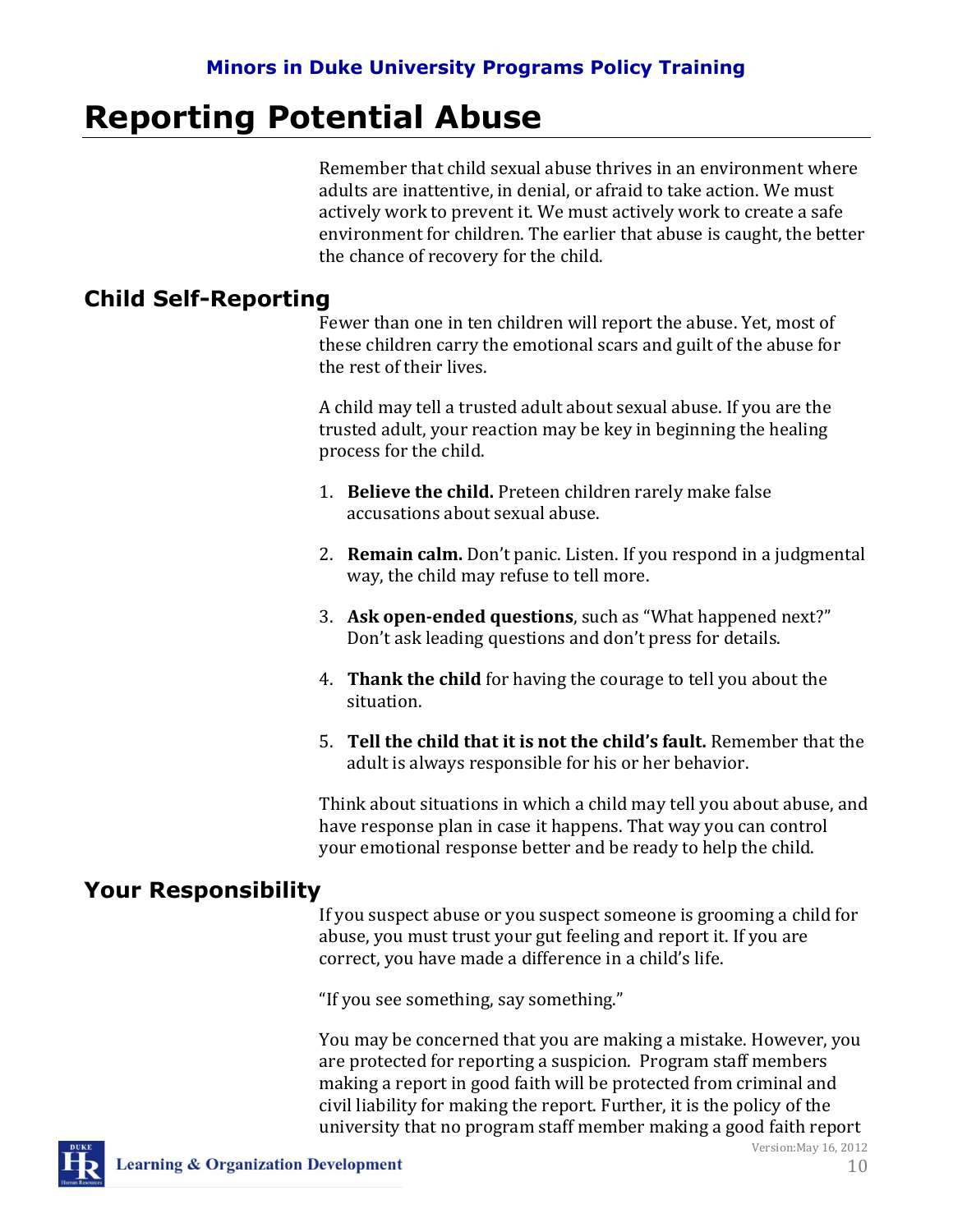of suspected abuse or neglect will be retaliated against in the terms and conditions of employment or educational program.

|                        | Every member of the university community (including a program<br>staff member) has an obligation to report instances or suspected<br>instances of the abuse of or inappropriate interactions with minors<br>to Duke University Police and to the program director immediately.<br>This includes information about suspected abuse, neglect, or<br>inadequate care provided by a parent, guardian, or<br>custodian/caretaker. |
|------------------------|------------------------------------------------------------------------------------------------------------------------------------------------------------------------------------------------------------------------------------------------------------------------------------------------------------------------------------------------------------------------------------------------------------------------------|
|                        | You do not have to witness the abuse to report it. It is not your<br>responsibility to verify whether a report or suspicion is truly abuse.<br>You are simply responsible for reporting the situation.                                                                                                                                                                                                                       |
|                        | Notice that the Policy for minors in Duke University Programs<br>indicates that you are obligated to report any type of suspected<br>abuse, neglect or inadequate care rather than just child sexual abuse.<br>You are obligated to report potential abuse or neglect, even if the<br>parent or guardian is the suspected abuser.                                                                                            |
|                        | Remember You must report any suspected abuse to the Duke<br>University Police and to the program director immediately.                                                                                                                                                                                                                                                                                                       |
|                        | Every member has a further obligation under North Carolina law to<br>make a report to the director of the Department of Social Services in<br>the county where the minor resides or is found. Duke University<br>Police can help you notify the appropriate Department of Social<br>Services.                                                                                                                                |
| <b>Removing Access</b> | Upon notification, the program director must remove the accused<br>person's access to potential victims.                                                                                                                                                                                                                                                                                                                     |

#### **Failure to Report**

Failure to comply with the policy may lead to disciplinary action and/or revocation of the opportunity to use university facilities and land.

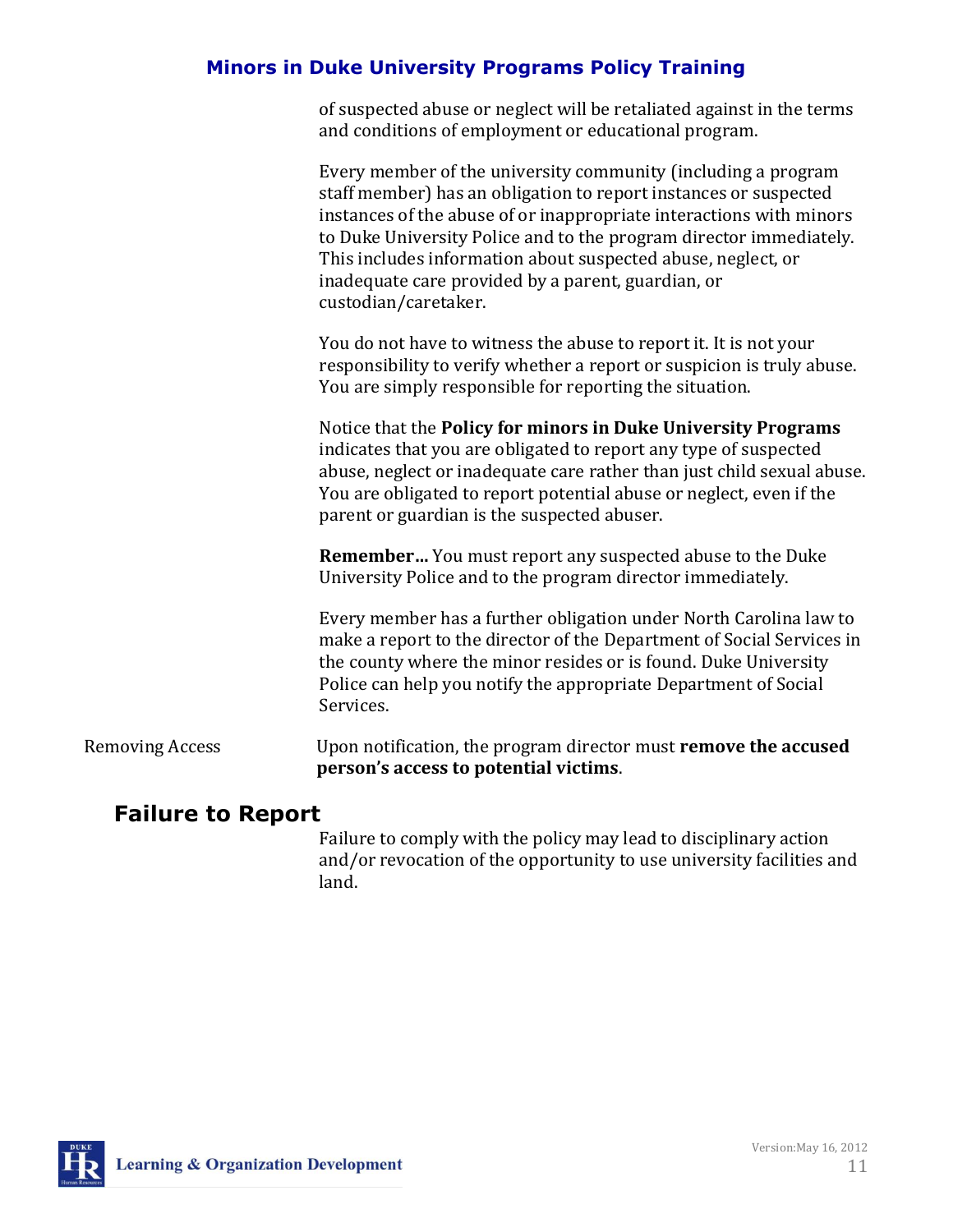# **Check Your Understanding**

Answer the following questions about the material you have just completed. You can check your answers using the key at the end of the workbook.

- 1. Which of the following statements describe individuals who must comply with the Policy for Minors in Duke University Programs?
	- A. Adult Duke employees working with minors at a Duke facility
	- B. Adult volunteers working with adults at a Duke facility
	- C. Minor volunteers working with adults at a Duke facility
	- D. Paid adult workers providing an athletic camp to minors at a Duke facility
	- E. Adult Duke Students providing a Duke sponsored educational day camp to minors at another institution
	- F. Adult Duke employees cleaning the university grounds before an athletic camp arrives.
	- G. Enrolled Duke students who are minors working with minors at a Duke facility
- 2. How often is a criminal background check required for all program staff members working with minors in programs that take place on university land or facilities or under the authority and direction of the university at other locations?
	- A. Every year
	- B. Every other year
	- C. Every three years
	- D. Every four years
	- E. Every five years

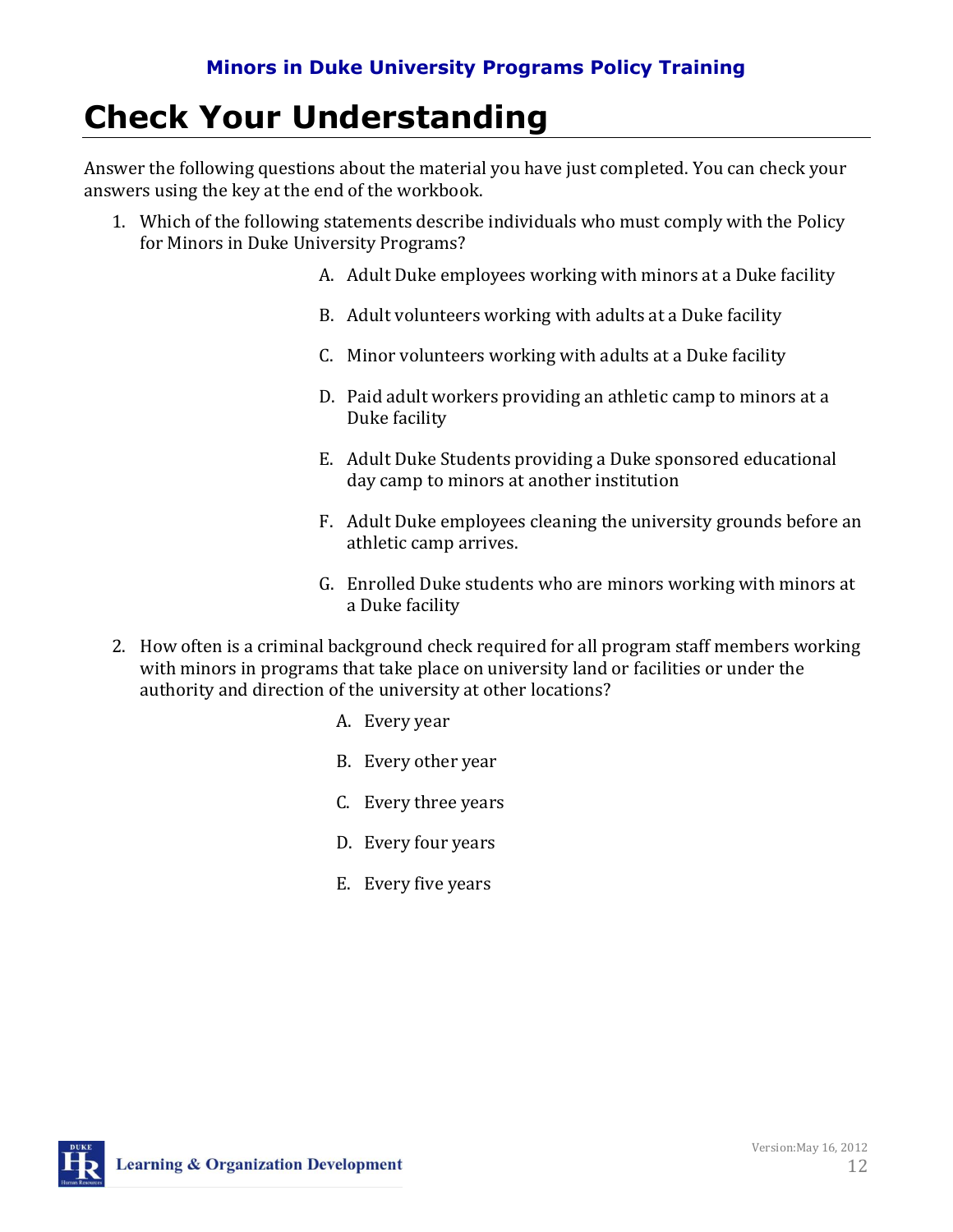- 3. Which of the following statements accurately describes the number of children who experience sexual abuse?
	- A. One in six girls and one in four boys
	- B. One in four girls and one in six boys
	- C. One in five girls and one in five boys
	- D. One in six girls only
	- E. One in six boys only
- 4. Which of the following acts with an adult and a minor are considered sexual abuse?
	- A. Talking about sex with the minor over the telephone
	- B. Showing the adult's genitals to the minor
	- C. Giving the minor a pornographic magazine
	- D. Watching the minor undress for the sexual pleasure of the adult
	- E. Spanking the minor the for the sexual pleasure of the adult
	- F. Sending an image of a naked adult to the minor via text message
	- G. All of the above
- 5. Which of the following statements about grooming is false.
	- A. The abuser wants to get the child into a one adult/one child situation.
	- B. The abuser wants the child and family to trust the abuser.
	- C. The abuser will begin the sexual activity immediately.
	- D. Any program with access to a lot of children is an ideal place for an abuser to select a victim.
	- E. Abusers sometimes appear too good to be true.

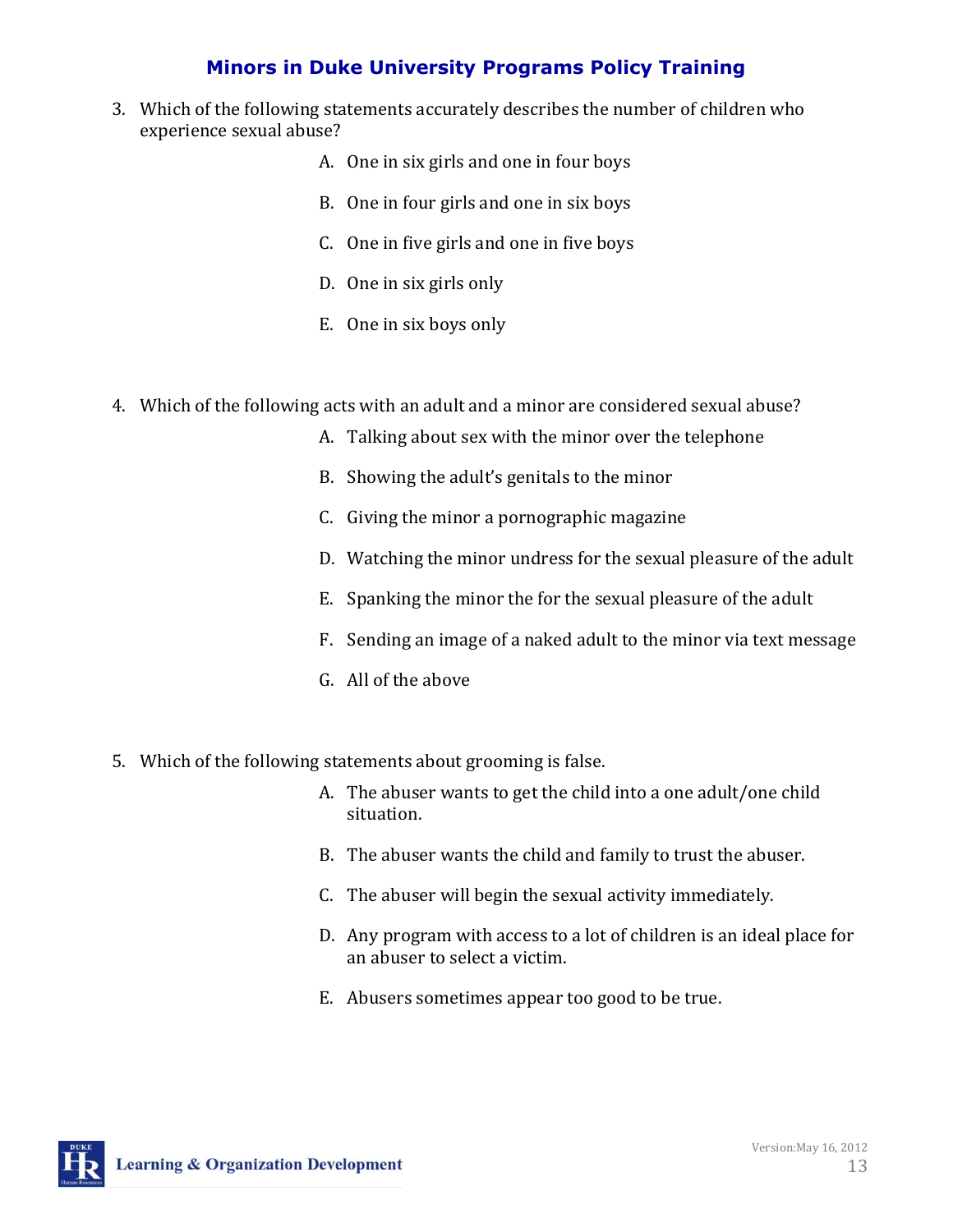- 6. Which of the following represent the effects of child sexual abuse on the victim.
	- A. Low self-esteem and self-blame
	- B. Lack of trust
	- C. Difficulty forming relationships
	- D. Trouble regulating emotions
	- E. All of the above
- 7. Which of the following behaviors are considered sexual abuse and is not considered acceptable behavior for a program staff member?
	- A. Engaging in sexual activity with a minor
	- B. Making sexual comments to a minor
	- C. Telling sexual jokes to a minor
	- D. Giving a minor sexually explicit material
	- E. All of the above
- 8. As a program staff member for a program held under Duke authority at another university's site, you have the responsibility of protecting minor children by behaving appropriately and monitoring other's behavior.
	- A. True
	- B. False
- 9. Most child sexual abuse situations occur in a one adult and one child situation.
	- A. True
	- B. False

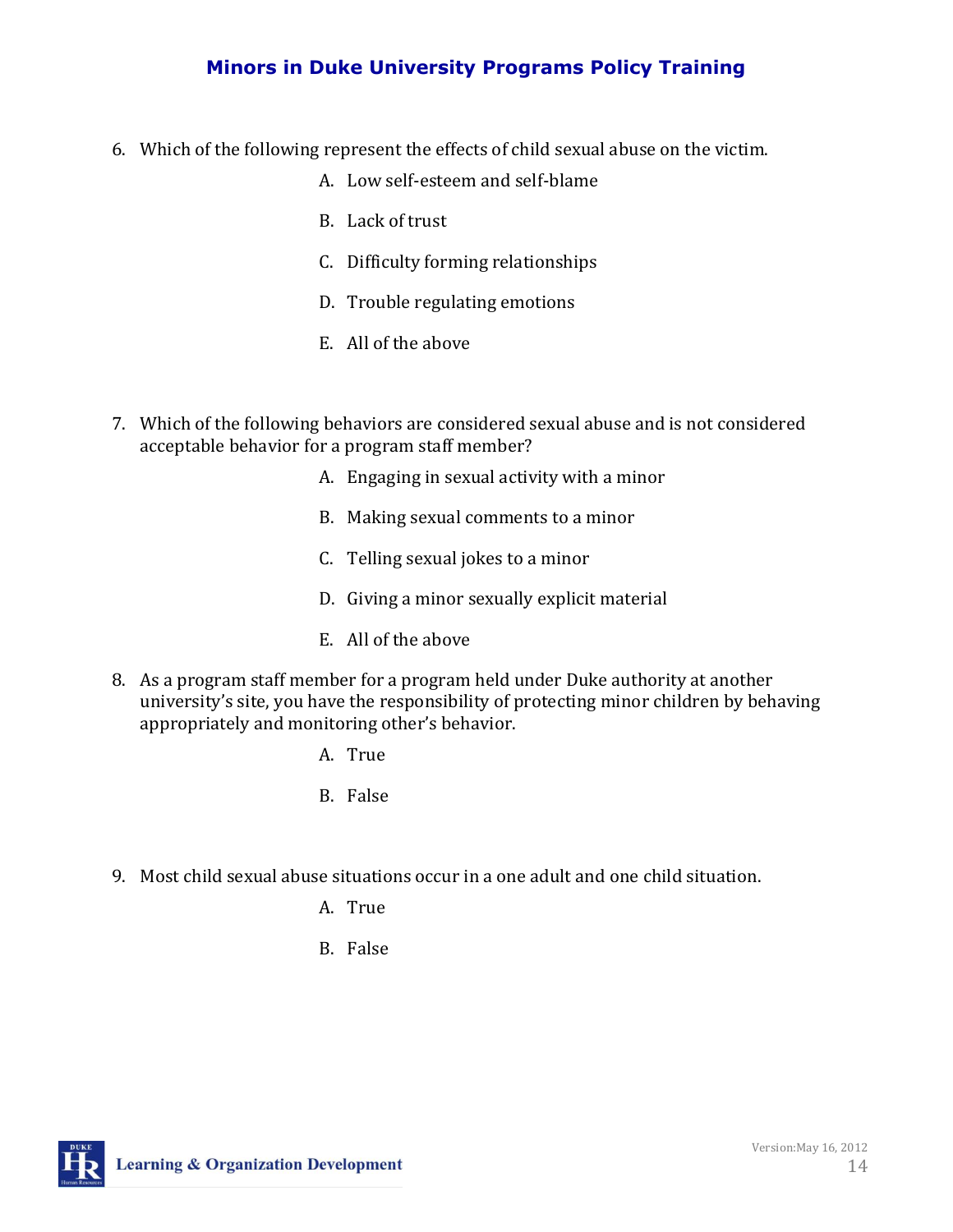- 10. If a one-on-one interaction is required, what can you do to reduce the risk of child sexual abuse.
	- A. Meet in an open well illuminated space that is observable by other adults.
	- B. Meet in a university building.
	- C. Meet in the program director's designated office or work space
	- D. Videotape the entire encounter.
- 11. Juan enjoys teaching science to the elementary school group in the summer day camp. One evening, he notices that Allison from his group has a Facebook page. He sends a Friend Request to her using the social media site. Does Juan's behaviour comply with the **Policy for Minors in Duke University Programs?**
	- A. Yes, Juan's behavior complies with the policy.
	- B. No, Juan's behavior does not comply with the policy.
- 12. Which of the following are acceptable for program staff members according to the **Policy for Minors in Duke University Programs**?
	- A. Having a six pack of beer before working with minors in the program
	- B. Touching a minor to put an ice pack on an injury
	- C. Picking up four children at four separate stops without another program staff member or adult in the van.
	- D. Carrying a pocket knife in your back pocket while working a camp

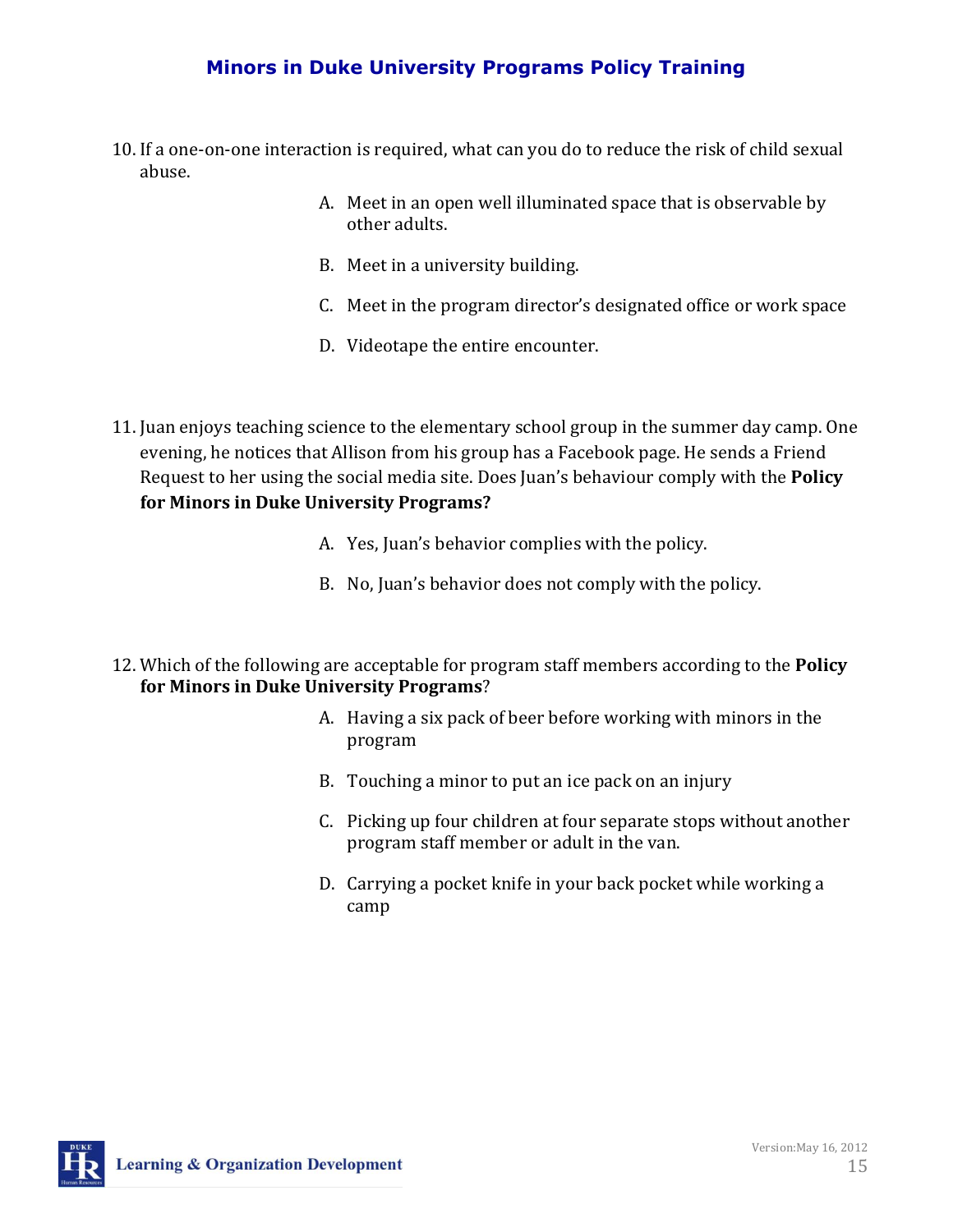- 13. Who must you notify if you suspect a policy violation?
	- A. The program director
	- B. The Duke University Police
	- C. The appropriate Social Service Agency
	- D. All of the above
- 14. A pre-teen child tells you about sexual abuse that occurred outside of the academic program for which you are a program staff member. What should you do?
	- A. Assume that the child is making up a story because most children have wild imaginations.
	- B. Nothing because the potential abuse did not happen at the program.
	- C. Call the child's parents to report the potential abuse to them. As parents, they can handle the situation outside of the program.
	- D. Report the suspicion to the program director.
	- E. Report the suspicion to the program director and the Duke University Police. The police will help you report it to the appropriate Social Service agency.

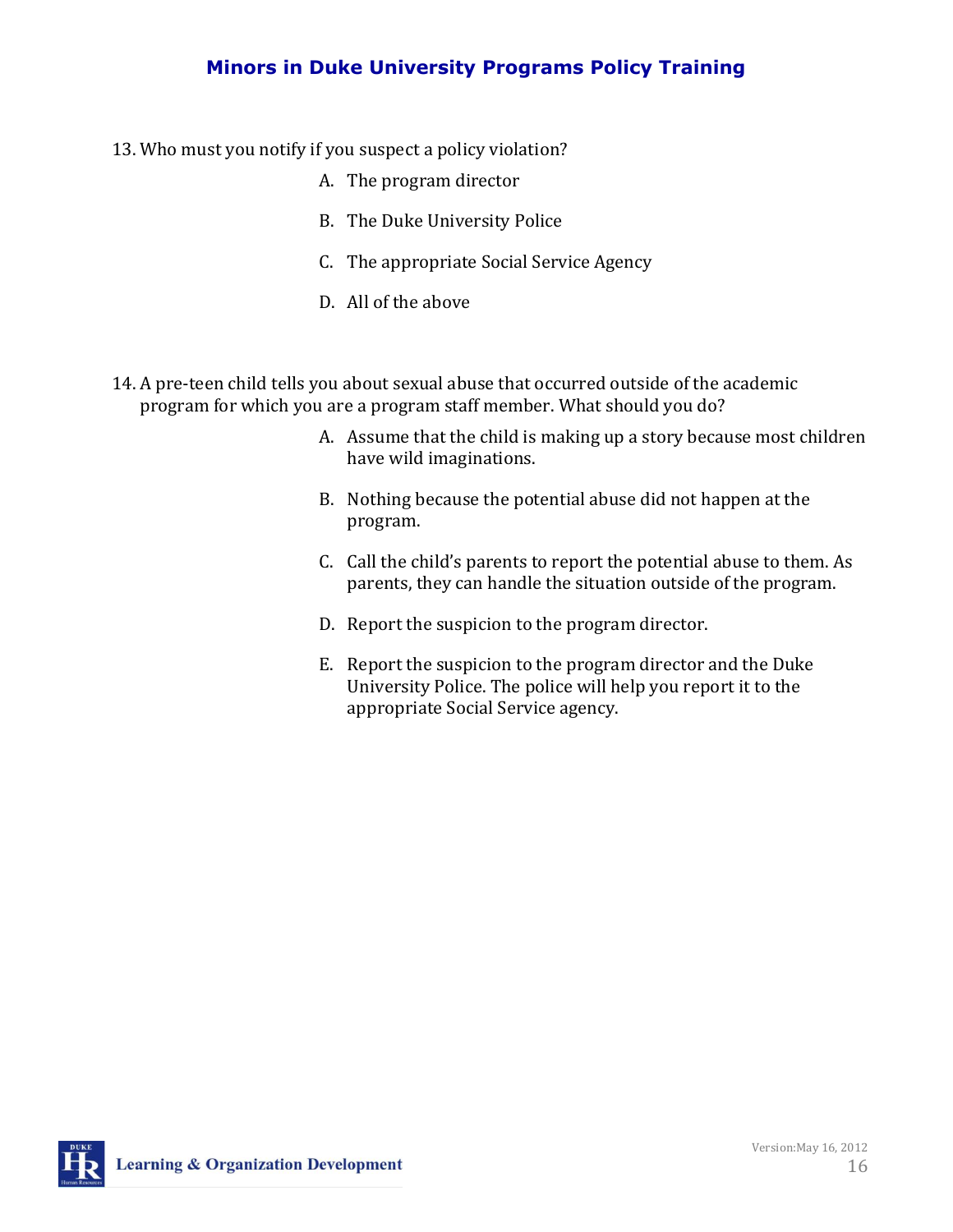# **Practice Situations**

# **Situation One**

You walk up to a group of program staff members who are talking about Tom, the new program staff member at this year's soccer camp. He's 24, single, works at a good local company, and played soccer in college. The Program staff members are so impressed with him because he is really interested in helping some of the high-potential kids. He's offered to take one or two kids apart from the rest of the group for individual coaching on another practice field. What are your thoughts?

- A. We are so lucky to have such a high-quality program staff member to help coach these children. This is a great opportunity for the high-potential kids to get the skills necessary for college recruitment.
- B. Although this action could create an opportunity for Tom to sexually abuse the children, the other program staff members have all seen Tom interact with the children and they think he is great with them. We know that he has a clean criminal record. I don't want to be viewed as an outcast by the group.
- C. Spending time in a one adult and one child situation could create an opportunity for Tom to sexually abuse the children. He could be a safe person, but he could be grooming children.

What actions would you take?

- A. Nothing. No action is necessary.
- B. Drop in on Tom at the other practice field with the children unexpectedly to ensure that nothing is wrong.
- C. Mention to the group how this may put Tom in a risky situation and ask that another program staff member joins Tom and the children.

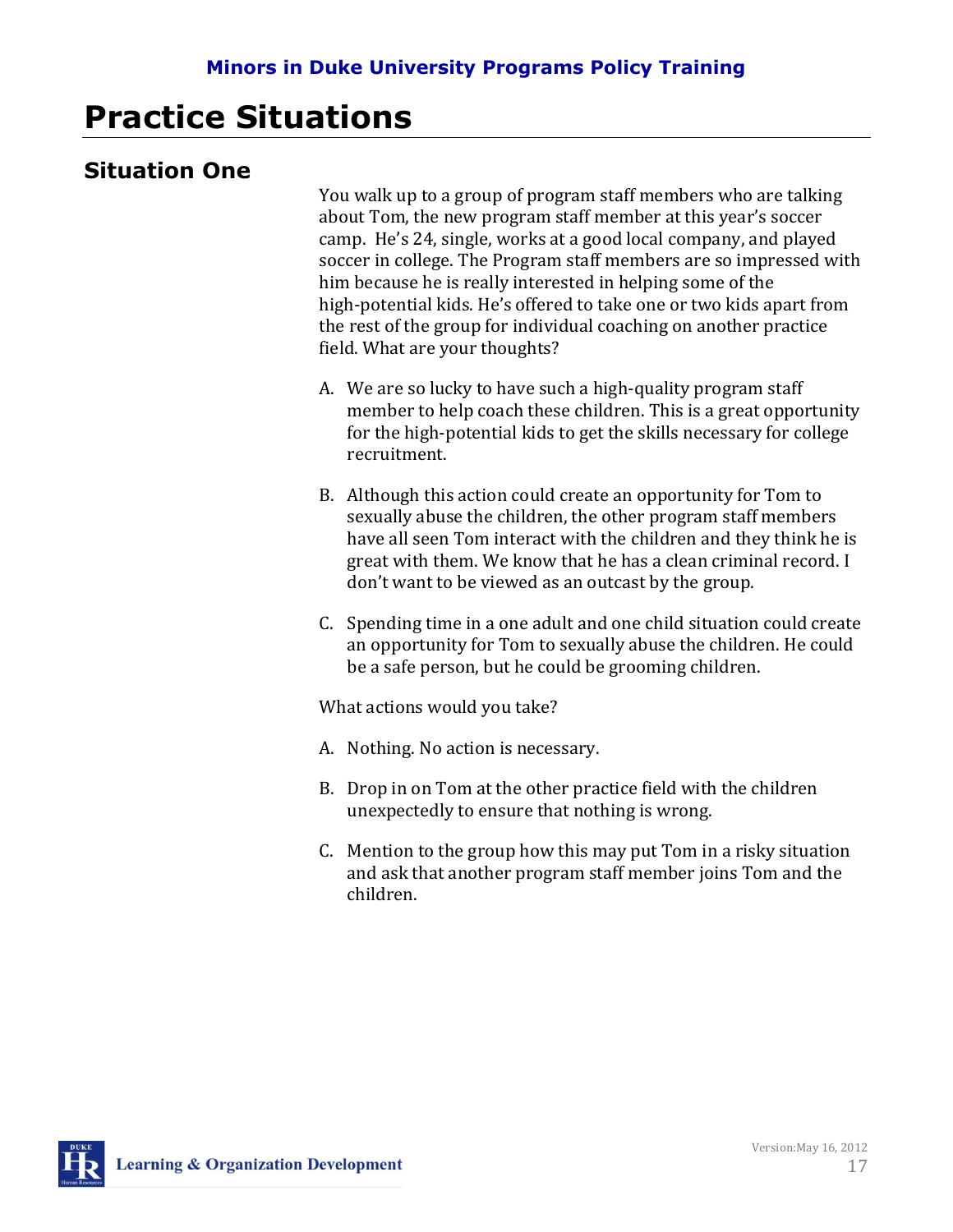#### **Responses to Situation One**

A. Nothing. No action is necessary.

**This is not your best option.** 

**After this training program, you should have identified that no program staff member should be in a one adult and one child situation. In addition, you may suspect that Tom is too good to be true and may be grooming children for future abuse.** 

B. Drop in on Tom at the other practice field with the children unexpectedly to ensure that nothing is wrong.

**This is a good step to take; however, it continues to place both the child and Tom at risk.**

**Ideally, you could avoid a one adult and one child situation. If this situation is absolutely necessary, then dropping in unexpectedly is a good way to prevent possible problems. In this case, the one adult and one child situation should be avoided.**

C. Mention to the group how this may put Tom in a risky situation and ask that another Program staff member joins Tom and the children.

**This is a good step to take. Any time an adult is alone with children, there are risks.** 

**By pointing out how this situation puts Tom at risk, you are working with your team to protect everyone rather than demonstrating your suspicion of Tom.** 

**If Tom refuses to take another program staff member, you should contact your program director. However, Tom is much more likely to accept your help and take another program staff member with him. This protects both the child and Tom.**

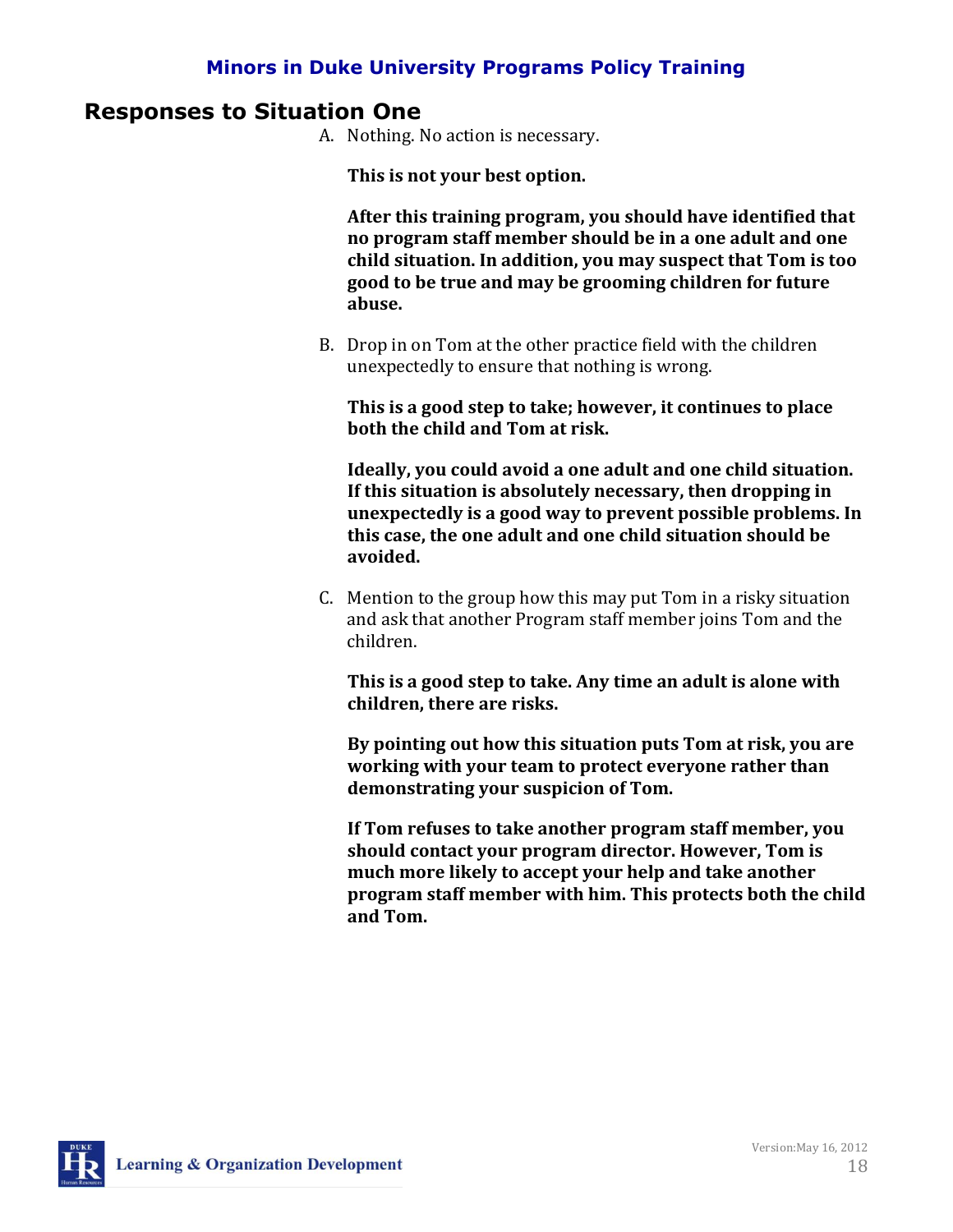### **Situation Two**

You work with high-potential high school children who have demonstrated a talent for science. During one of the programs, one of the children, Jane, expresses how she would like to stay at the program rather than go home because her step-father is having sex with her. The other children in the group are shocked by what Jane says and change the topic of discussion. Jane is well dressed and appears to come from a high-income family. She wears diamond earrings and always seems to have cash in her pocket. What are your thoughts?

- A. Jane is looking for attention from her peers. She is well cared-for and comes from a good family. She is just a dissatisfied teenager who is trying to cause trouble for a step parent.
- B. I'm bothered by what Jane said and more bothered by the fact that the other children seemed to ignore Jane's statement. I'm not sure if Jane was joking, trying to get attention from the other children, or just stating a fact.
- C. It really doesn't matter whether or not I think Jane is actually being abused, her statement is enough to take action.

What actions would you take?

- D. Nothing. No action is necessary.
- E. Probe to ask Jane more about her home situation.
- F. Report what you've heard to the program director and Duke University Police.

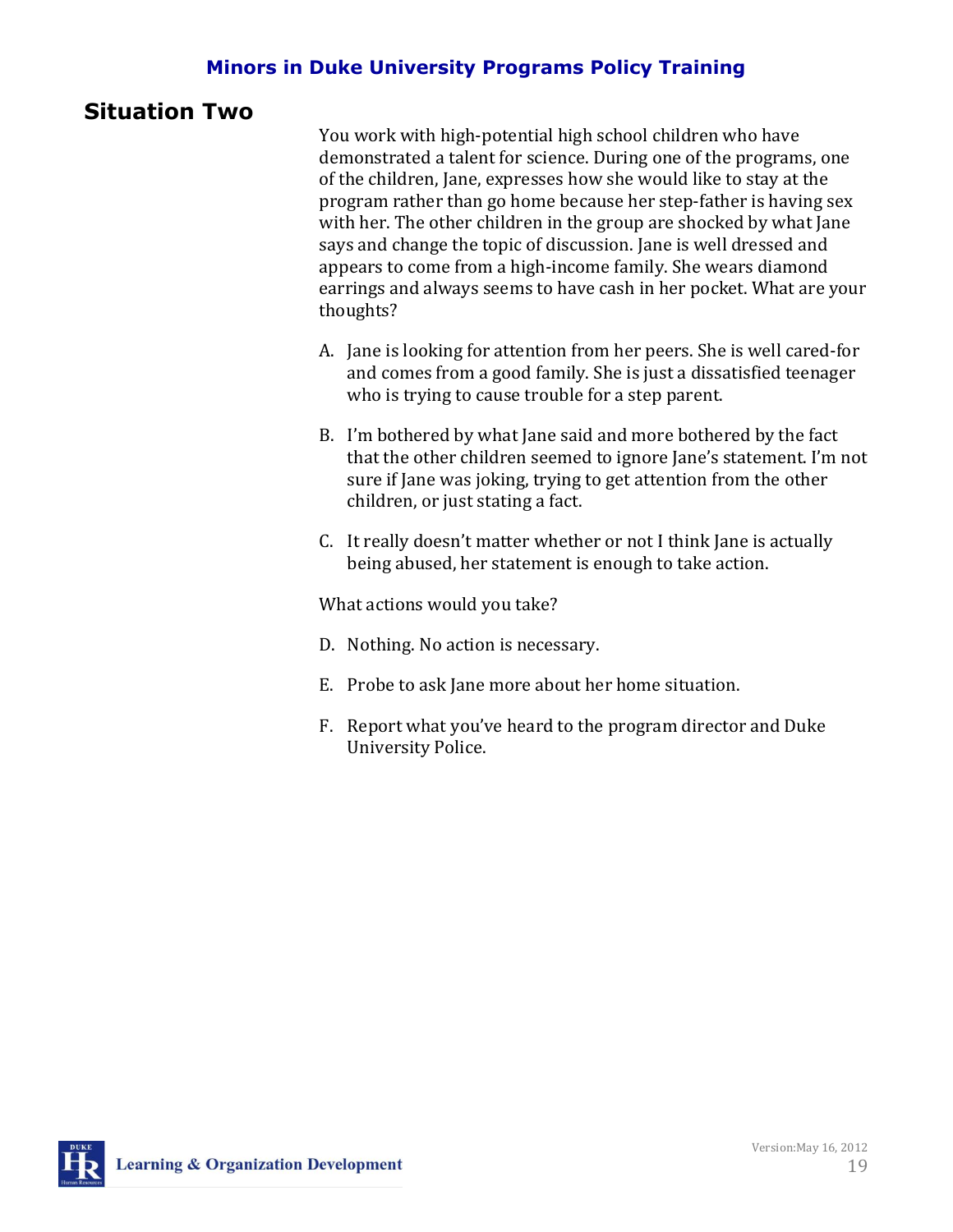#### **Situation Two Feedback**

D. Nothing. No action is necessary.

**This is not your best option.** 

**After this training program, you should recognize that ignoring potential abuse allows it to continue in the community. You must have the courage to take action. Remember that you are not responsible for validating the abuse, just reporting it.**

E. Probe to ask Jane more about her home situation.

**This is a good step to take; however, the child may deny what she has previously said or decline to talk further about the situation with you.** 

**Ask open-ended questions, such as "What happened next?" Don't ask leading questions and don't press for details. Regardless of the child's response, you should report what you've heard to the program director and Duke University Police.**

F. Report what you've heard to the program director and Duke University Police.

**This is a good step to take. Remember that you do not have to witness the abuse to report it.** 

**You are obligated to report any type of suspected abuse, even if the parent or guardian is the suspected abuser. Remember that if you make a report in good faith, you will be protected from criminal and civil liability for making the report. In addition, your employment in the program will not be used to retaliate against you.**

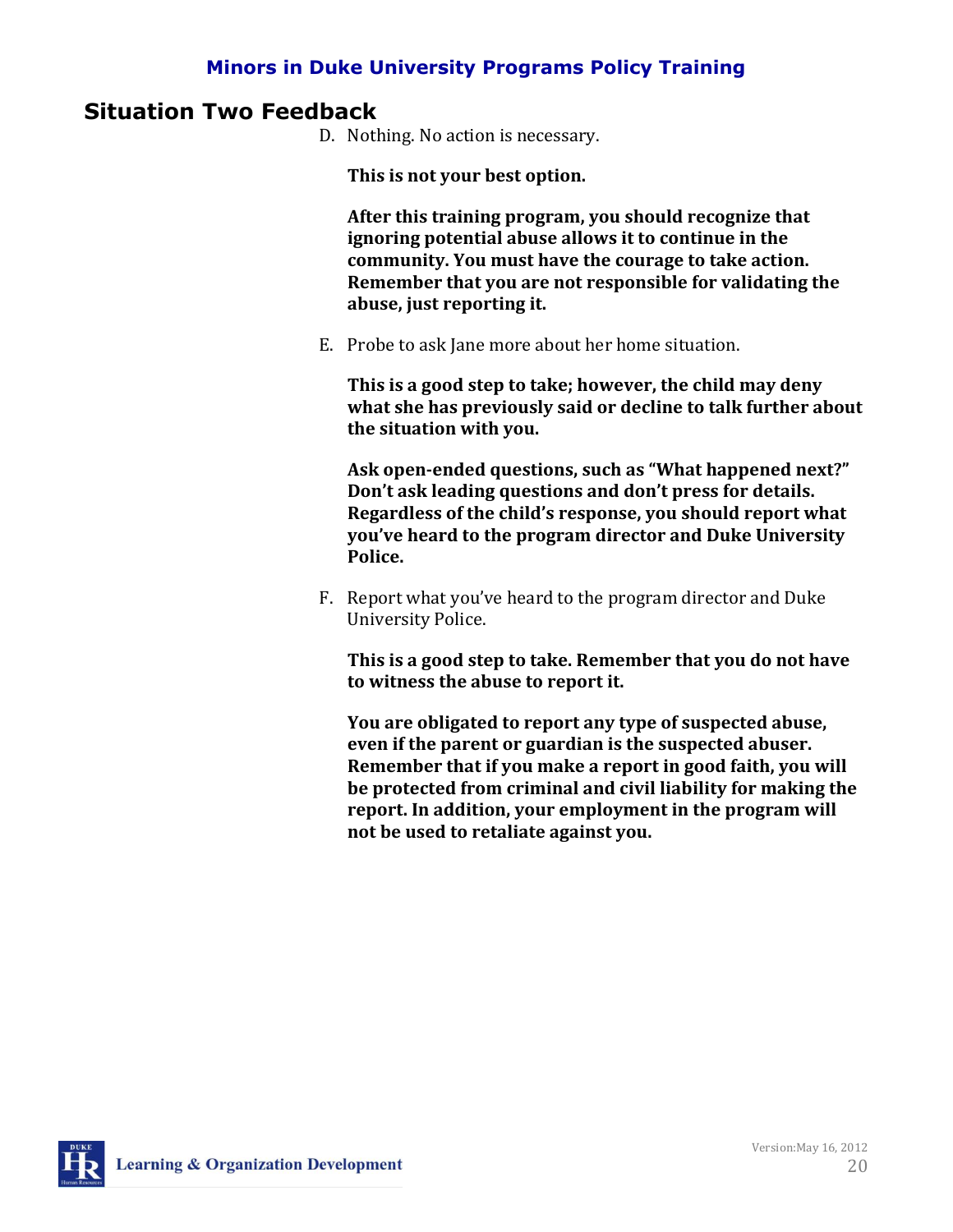# **Check Your Understanding Answer Key**

Following are the Check Your Understanding Questions with the correct answers marked in bold type.

1. Which of the following statements describe individuals who must comply with the Policy for Minors in Duke University Programs?

#### **A. Adult Duke employees working with minors at a Duke facility**

- B. Adult volunteers working with adults at a Duke facility
- C. Minor volunteers working with adults at a Duke facility
- **D. Paid adult workers providing an athletic camp to minors at a Duke facility**
- **E. Adult Duke Students providing a Duke sponsored educational day camp to minors at another institution**
- F. Adult Duke employees cleaning the university grounds before an athletic camp arrives.
- G. Enrolled Duke students who are minors working with minors at a Duke facility
- 2. How often is a criminal background check required for all program staff members working with minors in programs that take place on university land or facilities, or under the authority and direction of the university at other locations?
	- A. Every year
	- B. Every other year
	- C. Every three years
	- **D. Every four years**
	- E. Every five years

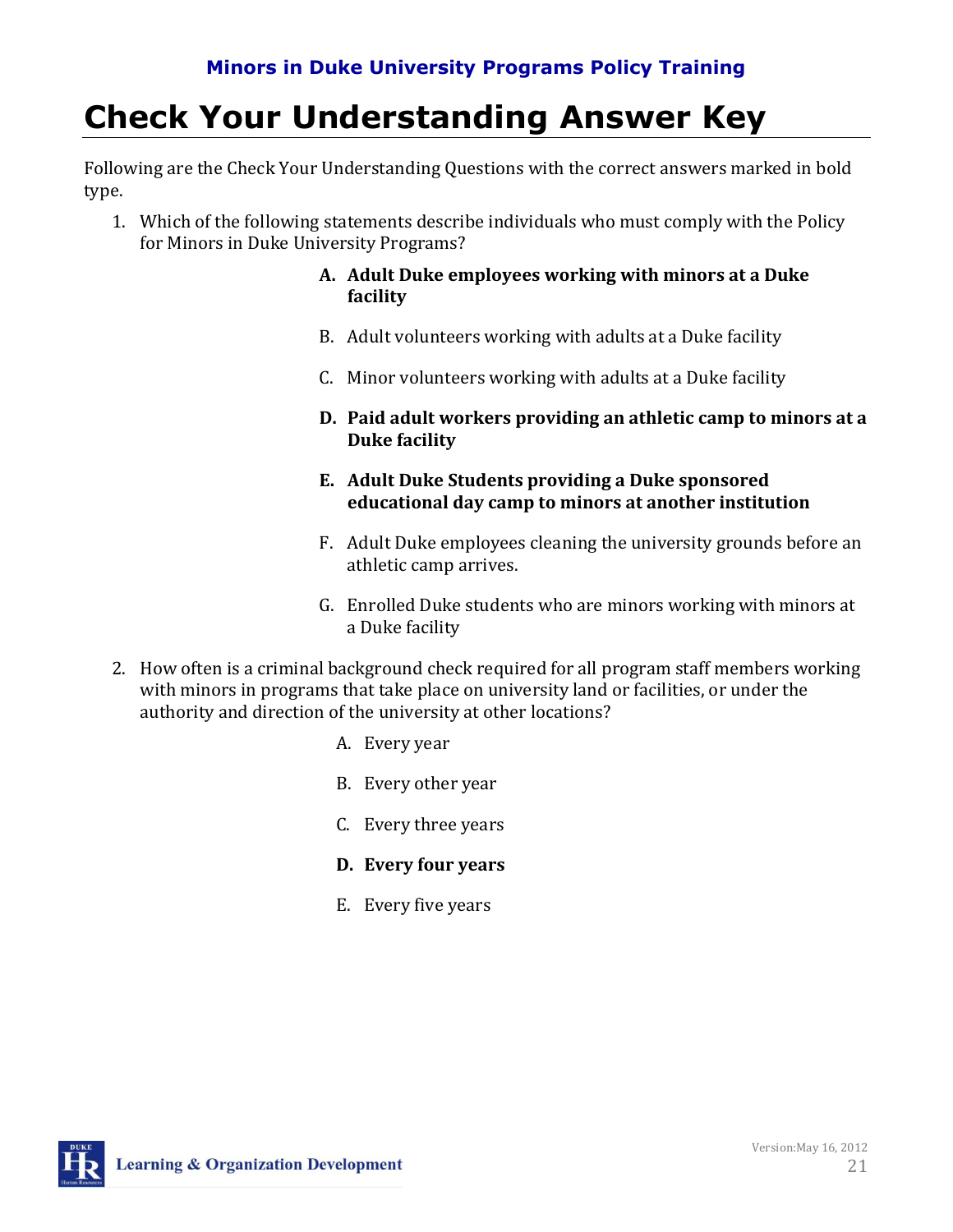- 3. Which of the following statements accurately describes the number of children who experience sexual abuse?
	- A. One in six girls and one in four boys
	- **B. One in four girls and one in six boys**
	- C. One in five girls and one in five boys
	- D. One in six girls only
	- E. One in six boys only
- 4. Which of the following acts with an adult and a minor are considered sexual abuse?
	- A. Talking about sex with the minor over the telephone
	- B. Showing the adult's genitals to the minor
	- C. Giving the minor a pornographic magazine
	- D. Watching the minor undress for the sexual pleasure of the adult
	- E. Spanking the minor the for the sexual pleasure of the adult
	- F. Sending an image of a naked adult to the minor via text message
	- **G. All of the above**
- 5. Which of the following statements about grooming is false.
	- A. The abuser wants to get the child into a one adult/one child situation.
	- B. The abuser wants the child and family to trust the abuser.
	- **C. The abuser will begin the sexual activity immediately.**
	- D. Any program with access to a lot of children is an ideal place for an abuser to select a victim.
	- E. Abusers sometimes appear too good to be true.

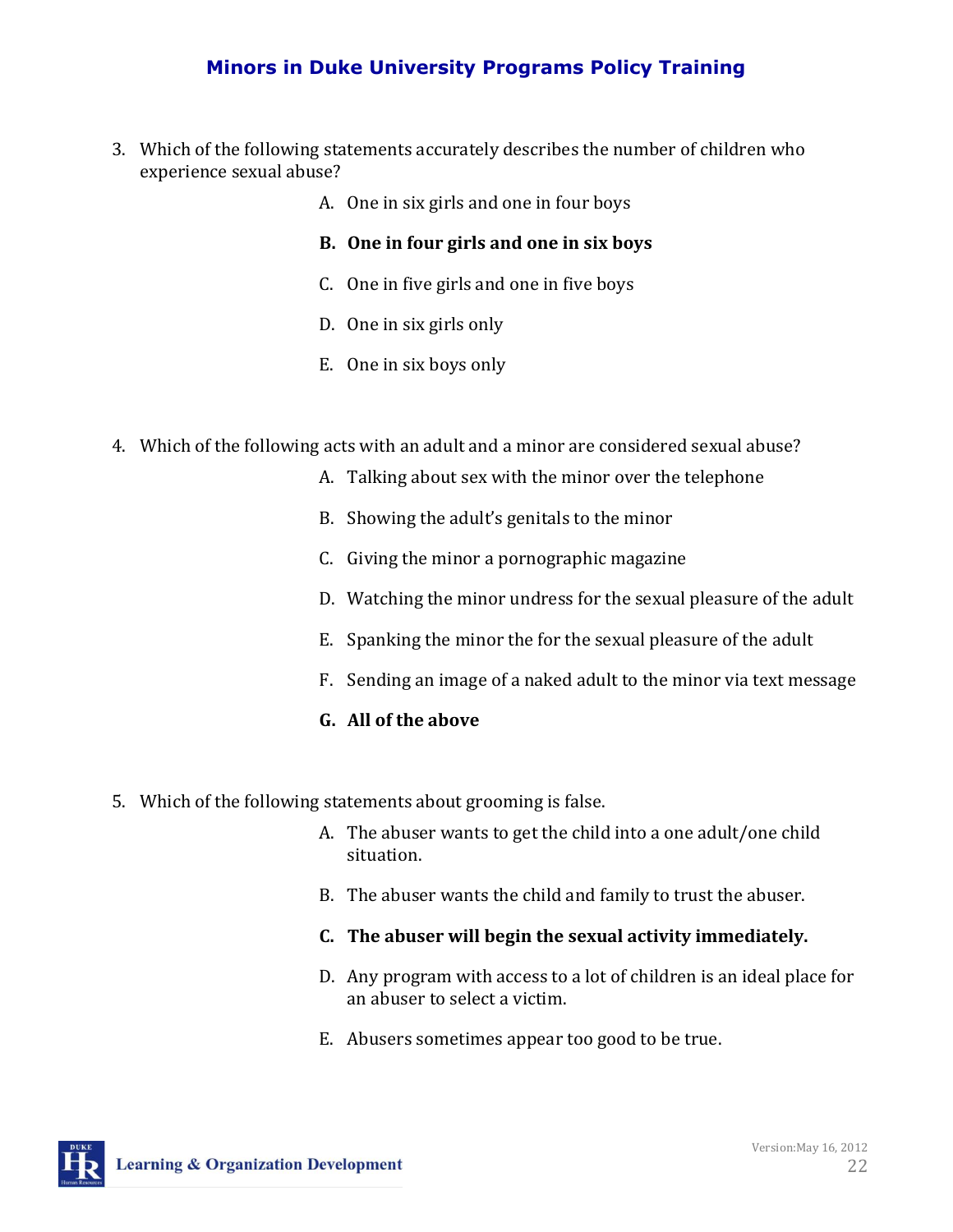- 6. Which of the following represent the effects of child sexual abuse on the victim.
	- A. Low self-esteem and self-blame
	- B. Lack of trust
	- C. Difficulty forming relationships
	- D. Trouble regulating emotions
	- **E. All of the above**
- 7. Which of the following behaviors are considered sexual abuse and is not considered acceptable behavior for a program staff member?
	- A. Engaging in sexual activity with a minor
	- B. Making sexual comments to a minor
	- C. Telling sexual jokes to a minor
	- D. Giving a minor sexually explicit material
	- **E. All of the above**
- 8. As a program staff member for a program held under Duke authority at another university's site, you have the responsibility of protecting minor children by behaving appropriately and monitoring other's behavior.
	- **A. True**
	- B. False
- 9. Most child sexual abuse situations occur in a one adult and one child situation.

#### **A. True**

B. False

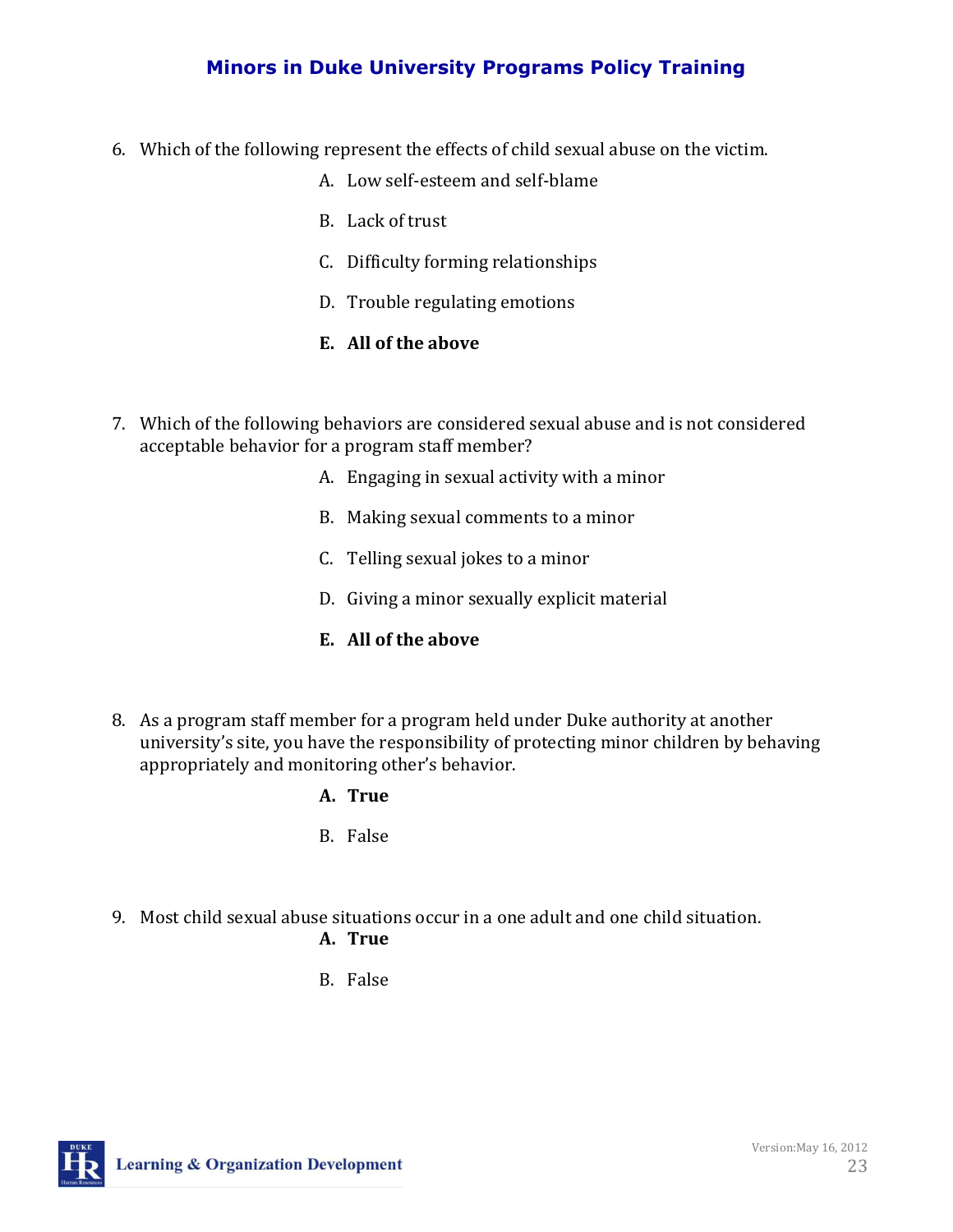10. If a one-on-one interaction is required, what can you do to reduce the risk of child sexual abuse.

#### **A. Meet in an open well illuminated space that is observable by other adults.**

- B. Meet in a university building.
- C. Meet in the program director's designated office or work space
- D. Videotape the entire encounter.
- 11. Juan enjoys teaching science to the elementary school group in the summer day camp. One evening, he notices that Allison from his group has a Facebook page. He sends a Friend Request to her using the social medial site. Does Juan's behavior comply with the **Policy for Minors in Duke University Programs** behavioral expectations?
	- A. Yes, Juan's behavior complies with the policy.
	- **B. No, Juan's behavior does not comply with the policy.**
- 12. Which of the following **are acceptable** for program staff members according to the **Policy for Minors in Duke University Programs**?
	- A. Having a six pack of beer before working with minors in the program
	- **B. Touching a minor to put an ice pack on an injury**
	- C. Picking up four children at four separate stops without another program staff member or adult in the van.
	- D. Carrying a pocketknife in your back pocket while working a camp